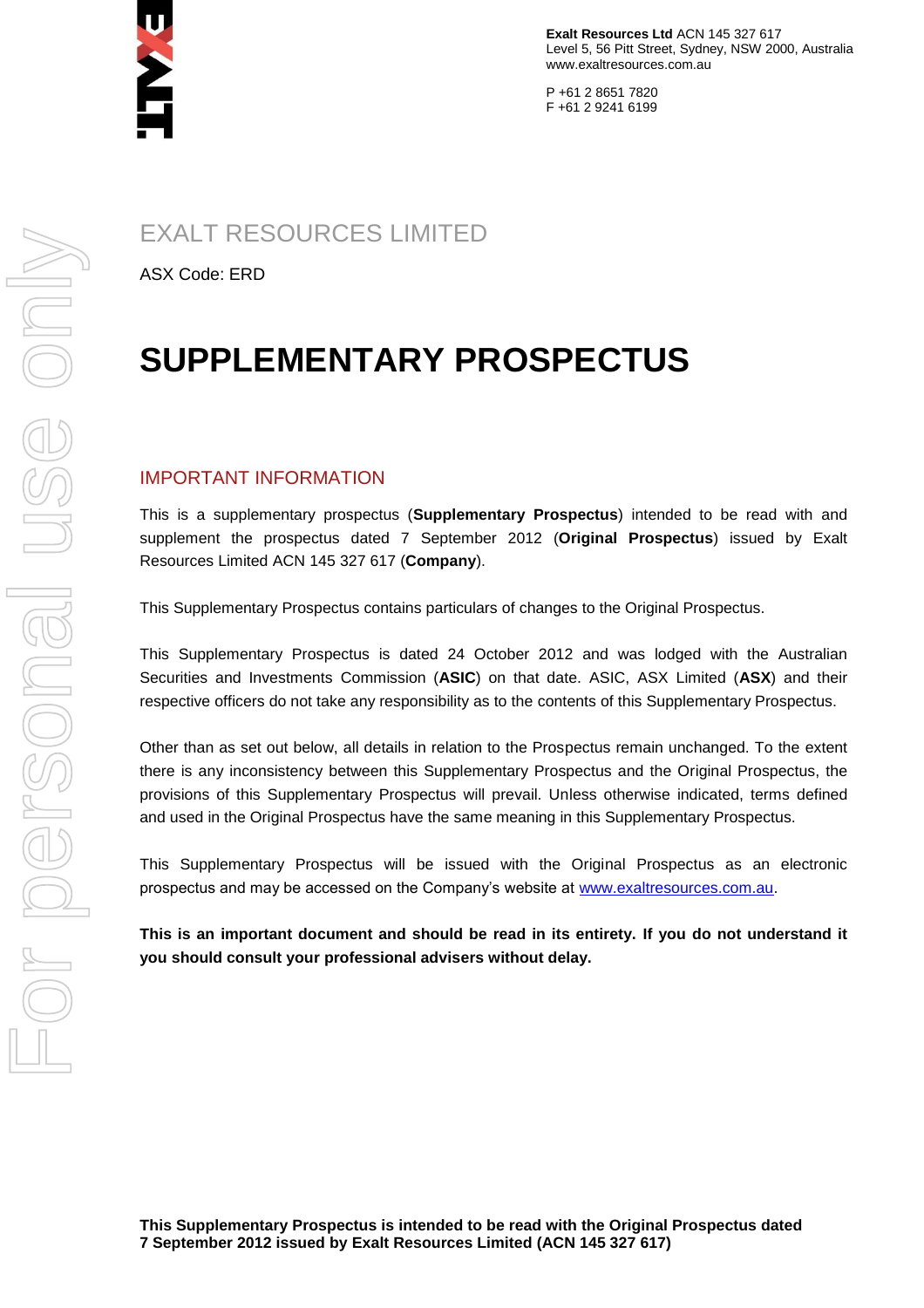## **1. Revised Offer**

The Company has revised the terms of the Offer and now offers for subscription up to 50,000,000 Shares at \$0.20 per Share to raise up to \$10 million. The minimum subscription to be raised pursuant to the Offer is now \$5 million.

Each reference in the Original Prospectus to the minimum subscription to be raised pursuant to the Offer should be read as a reference to \$5 million or 25,000,000 Shares (as applicable) and each reference in the Original Prospectus to the maximum subscription to be raised pursuant to the Offer should be read as a reference to \$10 million or 50,000,000 Shares (as applicable).

Pursuant to section 724(2) of the Corporations Act, Applicants who have lodged Applications under the Original Prospectus (if any) will be entitled, within one month after service of this Supplementary Prospectus on them, to withdraw their Applications and be repaid their Application Money.

## **2. Extension to Closing Date**

In addition to the extensions announced on 21 September 2012 and 9 October 2012, the Directors have resolved to further extend the Closing Date. Accordingly, references to the Closing Date in the Original Prospectus are amended and the indicative timetable set out in section 1.5 of the Original Prospectus is replaced with the following indicative timetable:

| "Key Event                                                      | Date                       |
|-----------------------------------------------------------------|----------------------------|
| Prospectus lodged with ASIC                                     | 7 September 2012           |
| <b>Opening Date</b>                                             | 7 September 2012           |
| Supplementary Prospectus lodged with ASIC                       | 24 October 2012            |
| <b>Estimated Closing Date</b>                                   | 5.00 pm on 26 October 2012 |
| Issue and Allotment of Shares under the Offer and settlement    | 9 November 2012            |
| of the Proposed Transaction                                     |                            |
| Expected despatch of holding statements and any refund          | 14 November 2012           |
| payments (if required)                                          |                            |
| Trading in Shares reinstated by ASX (subject to satisfaction of | 21 November 2012           |
| Chapters 1 and 2 of the Listing Rules)                          |                            |

Note: This timetable is indicative only. Unless otherwise indicated, all times are Australian Eastern Daylight Time. The Company reserves the right to vary the dates and times of the Offer, including closing the Offer early, or withdrawing the Offer, to extend the Closing Date or to accept late Applications, either generally or in particular cases, without notifying any recipient of this Prospectus or any Applicants. Any changes will be released to the ASX. Investors are encouraged to submit their Applications as soon as possible after the opening of the Offer as the Offer may close at any time without notice. Trading in Shares will only be reinstated by the ASX after the Company has completed the Proposed Transaction and the Company has complied with Chapters 1 and 2 of the Listing Rules. Alternatively, in the event the conditions to the Offer are not satisfied or the Company does not receive conditional approval for re-quotation on ASX, then the Company will not proceed with the Offer and will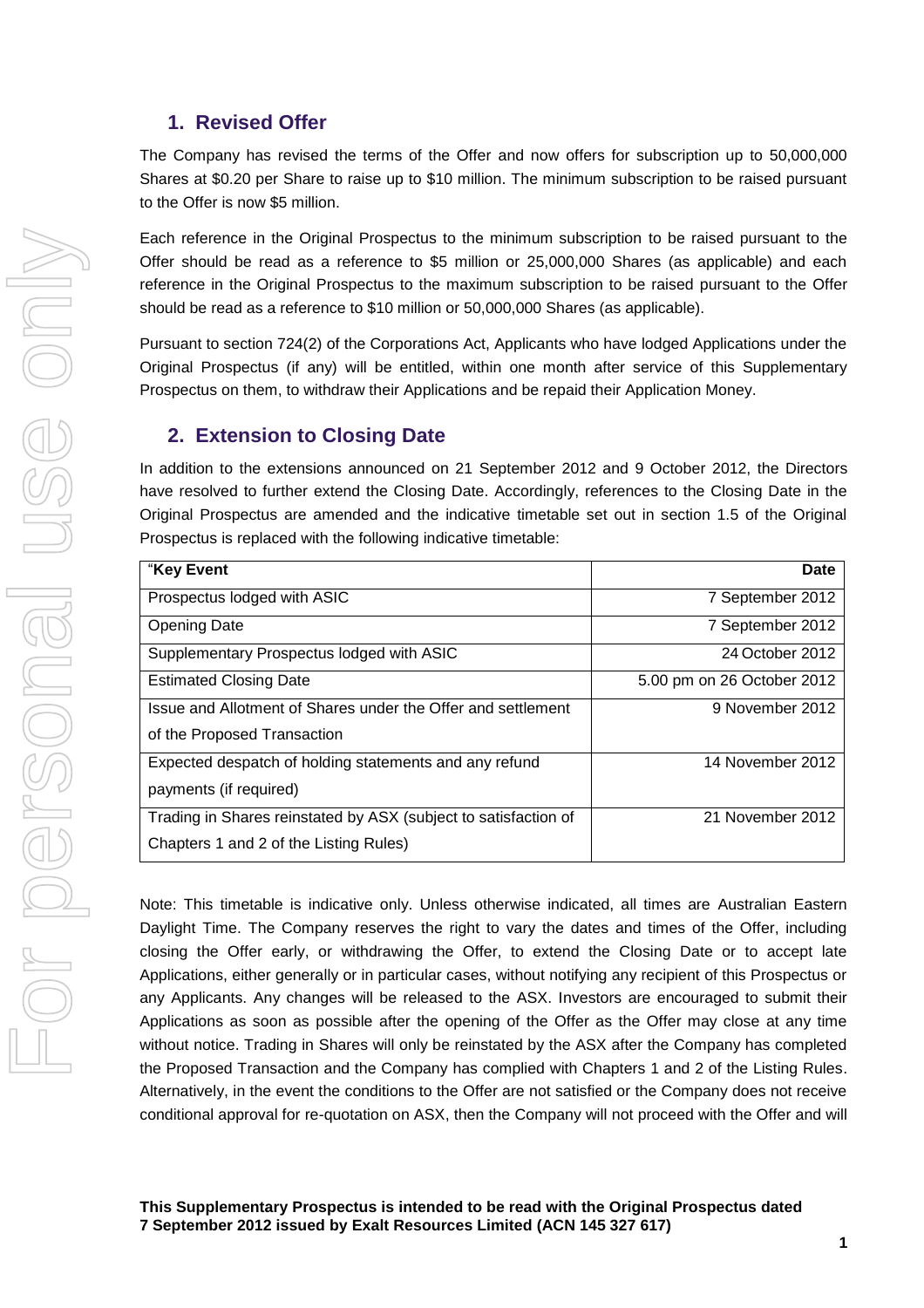repay all Application Monies received without interest and the Company will seek re-quotation of its Shares. The Company will endeavour to minimise the period of suspension as much as possible."

## **3. Indonesian Projects**

Odni has progressed its proposed acquisition of the Indonesian Projects since the date of the Original Prospectus. Please refer to section 10 of this Supplementary Prospectus for an update on each of the Indonesian Projects.

## **4. Capital Structure**

The table titled "Fully Paid Ordinary Shares" in section 1.8 of the Original Prospectus is replaced with the following table.

#### "**Fully Paid Ordinary Shares**

| <b>"SHARES</b>                                                                       | <b>Minimum</b><br><b>Subscription</b><br>(\$5 million) | $\%$  | <b>Maximum</b><br><b>Subscription</b><br>(\$10 million) | %     |
|--------------------------------------------------------------------------------------|--------------------------------------------------------|-------|---------------------------------------------------------|-------|
| Shares on issue at date of Prospectus                                                | 28,875,003                                             | 36.6  | 28,875,003                                              | 27.8  |
| Shares issued to Odni Sellers <sup>1</sup>                                           | 25,000,000                                             | 31.7  | 25,000,000                                              | 24.1  |
| Shares offered under this Prospectus                                                 | 25,000,000                                             | 31.7  | 50,000,000                                              | 48.1  |
| <b>Total Shares following completion</b><br>of the Offer and Proposed<br>Transaction | 78,875,003                                             | 100.0 | 103,875,003                                             | 100.0 |

#### Notes:

(1) Of the 25,000,000 Shares to be issued to the Odni Sellers pursuant to the Share Purchase Agreement, the Delayed Shares will be issued following the reinstatement of the BIG IUP to the 'clean and clear' list issued by the ESDM. For further details please refer sections 10 and 11 of the Supplementary Prospectus."

## **5. Corporate Structure**

The paragraph titled "Structure" in section 3.1 of the Original Prospectus is replaced with the following:

#### **"Structure**

Following completion of the Proposed Transaction and the Offer, the corporate structure of the Company is expected to be as follows, based on the maximum subscription being raised under the Offer.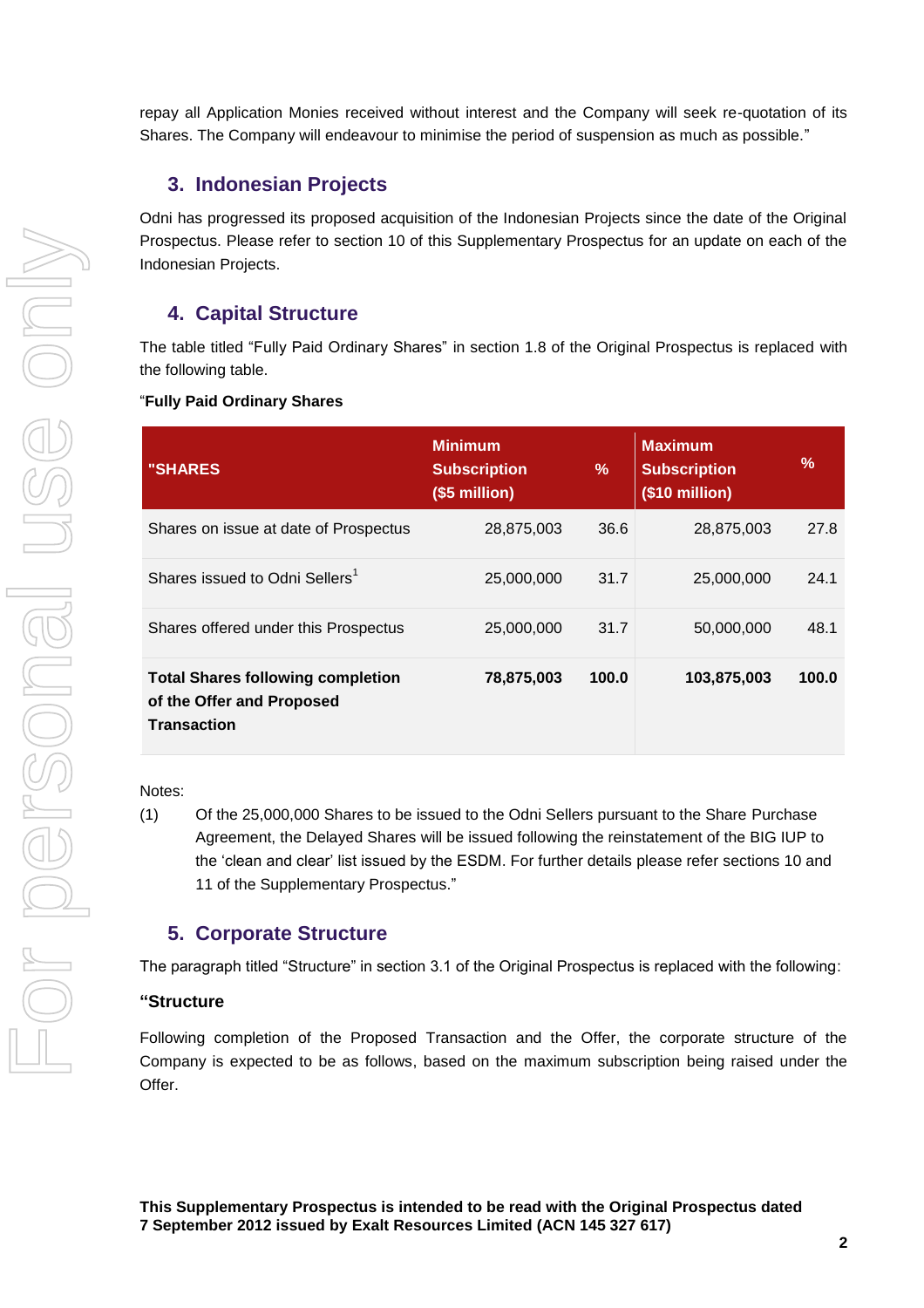

Notes:

- (1) Odni is negotiating a Share Purchase Agreement to acquire a 50% interest in the traditional coal mining rights and benefits in the Sugico IUPs. The Company does not presently have any legal or beneficial rights to acquire the Sugico Interest.
- (2) Odni has entered into a conditional share purchase agreement to acquire 100% of the shares of PT Bakti Inti Guna, the holder of the BIG IUP.
- (3) Odni has entered into a conditional share purchase agreement to acquire 100% of the shares of PT Karindangan, the holder of the Karin IUP.
- (4) Odni has agreed the terms of a conditional share purchase agreement to acquire 100% of the shares of PT Mitra Maju Bangun Persada, the holder of the MMBP IUP.
- (5) Project Damanka and West Papua are considered projects of interest for the Company and continue to be reviewed from a commercial, legal and technical due diligence perspective. The Company does not have any legal or beneficial rights to acquire an interest in these projects.
- (6) Of the 25,000,000 Shares to be issued to the Odni Sellers pursuant to the Share Purchase Agreement, the Delayed Shares will be issued following the reinstatement of the BIG IUP to the 'clean and clear' list issued by the ESDM. This chart assumes that all such Shares have been issued. For further details please refer sections 10 and 11 of the Supplementary Prospectus."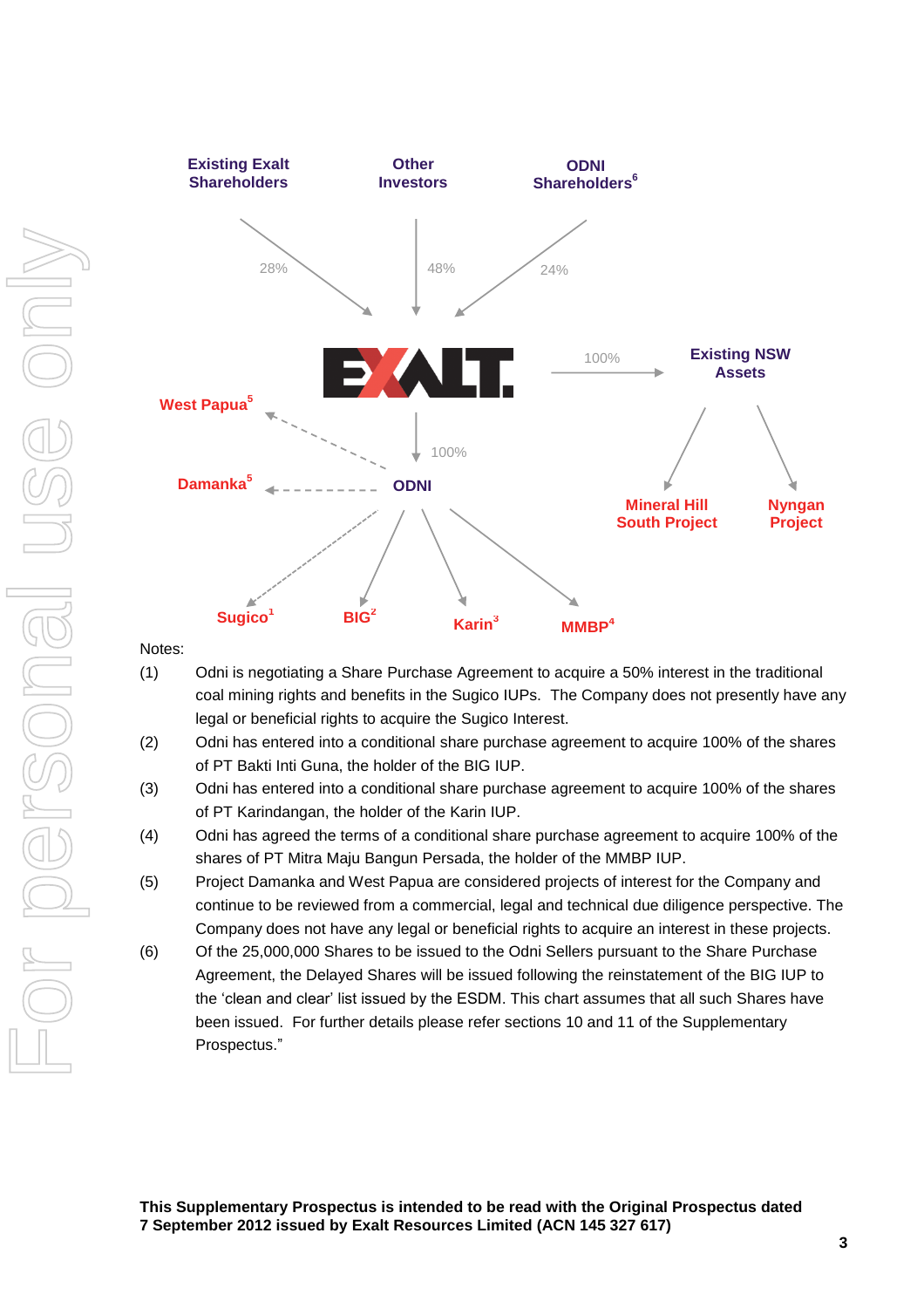## **6. Substantial Shareholders**

Section 1.9 of the Original Prospectus is replaced with the following:

"The substantial Shareholders in the Company, being those who hold greater than 5% of the Shares:

- (a) as at the date of this Prospectus; and
- (b) following completion of the Offer and the Proposed Transaction (assuming (i) the substantial Shareholders do not acquire any Shares under the Offer; and (ii) the minimum or maximum subscription under the Offer is raised) are set out below:

|                                       | Date of<br><b>Prospectus</b> |               | <b>Completion of</b><br><b>Offer and</b><br><b>Proposed</b><br><b>Transaction</b><br>(assuming<br>minimum<br>subscription) |               | <b>Completion of</b><br><b>Offer and</b><br><b>Proposed</b><br><b>Transaction</b><br>(assuming<br>maximum<br>subscription) |               |
|---------------------------------------|------------------------------|---------------|----------------------------------------------------------------------------------------------------------------------------|---------------|----------------------------------------------------------------------------------------------------------------------------|---------------|
|                                       | <b>Shares</b>                | $\frac{9}{6}$ | <b>Shares</b>                                                                                                              | $\frac{9}{6}$ | <b>Shares</b>                                                                                                              | $\frac{9}{6}$ |
| Geba Pty Ltd                          | 2,583,333                    | 8.95          | 2,583,333                                                                                                                  | 3.17          | 2,583,333                                                                                                                  | 2.43          |
| Cangu Pty Ltd                         | 1,565,000                    | 5.42          | 1,565,000                                                                                                                  | 1.92          | 1,565,000                                                                                                                  | 1.47          |
| Sandford Pte Ltd                      |                              |               | 7,625,000                                                                                                                  | 9.37          | 7,625,000                                                                                                                  | 7.17          |
| <b>Universal Coal Holdings</b><br>Ltd |                              |               | 5,750,000                                                                                                                  | 7.07          | 5,750,000                                                                                                                  | 5.41          |
| Viceroy Investments Pte<br>Ltd        |                              |               | 5,750,000                                                                                                                  | 7.07          | 5,750,000                                                                                                                  | 5.41          |

#### Notes:

(1) Of the 25,000,000 Shares to be issued to the Odni Sellers pursuant to the Share Purchase Agreement, the Delayed Shares will be issued following the reinstatement of the BIG IUP to the 'clean and clear' list issued by the ESDM. This table assumes that all such Shares have been issued. For further details please refer sections 10 and 11 of the Supplementary Prospectus.

The Company will announce to the ASX details of its top 20 Shareholders (following completion of the Offer) prior to the Shares re-commencing trading on ASX."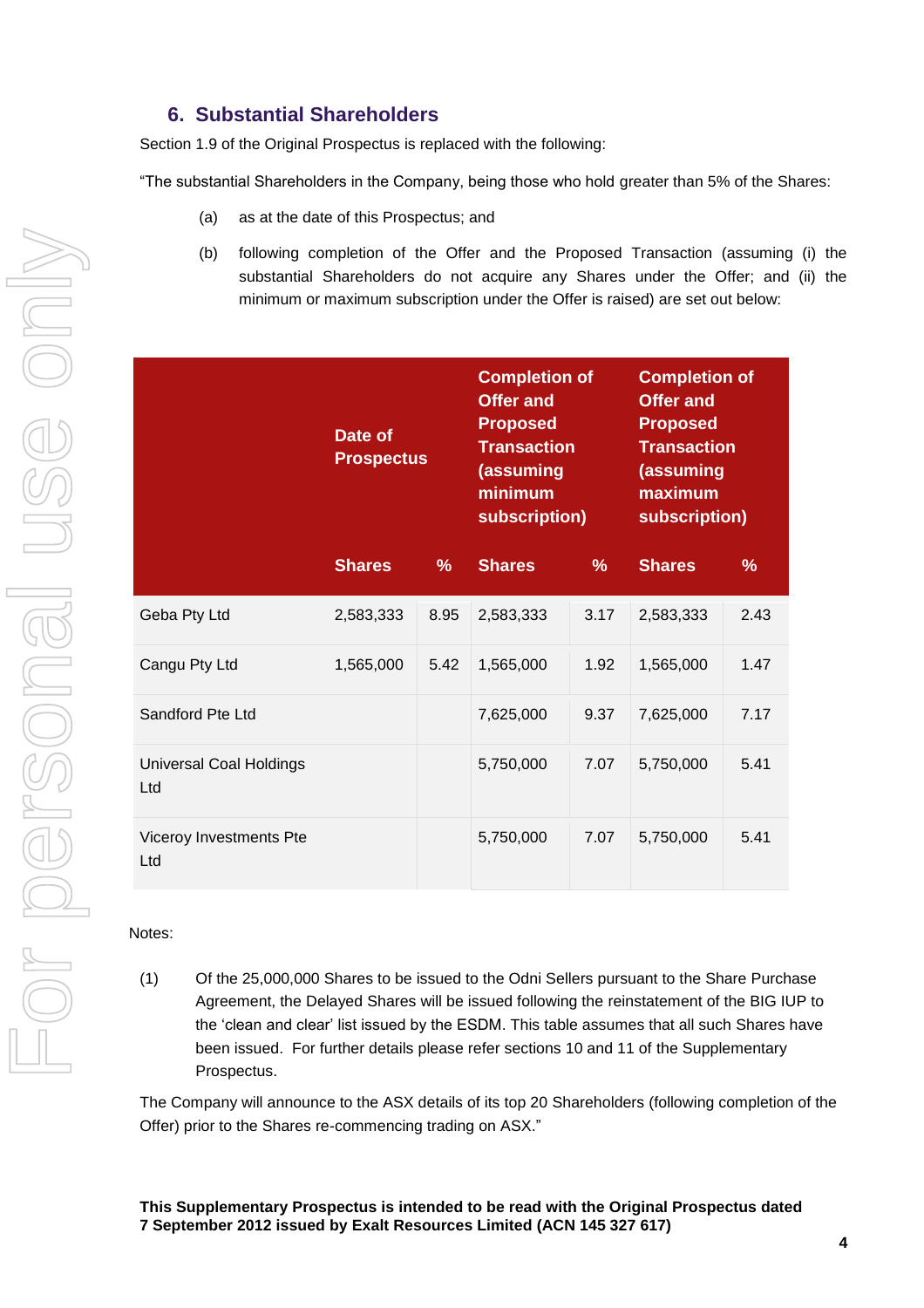## **7. Use of Funds**

The revised use of funds table set out below replaces the table in section 1.6 of the Original Prospectus and, where the context requires, all other references to use of funds in the Original Prospectus are to be read accordingly.

| "APPLICATION                                    | <b>Note</b><br><b>Ref</b> | <b>Minimum</b><br><b>Subscription</b><br>(\$5 million) | % Use<br><b>of</b><br><b>Funds</b> | <b>Maximum</b><br><b>Subscription</b><br>(\$10 million) | % Use of<br><b>Funds</b> |
|-------------------------------------------------|---------------------------|--------------------------------------------------------|------------------------------------|---------------------------------------------------------|--------------------------|
| <b>Exploration Expenditure - Project Sugico</b> | (1)                       | \$0                                                    |                                    | \$1,500,000                                             | 15.0                     |
| <b>Exploration Expenditure - Project MMBP</b>   | (1)                       | \$994,900                                              | 19.9                               | \$1,284,900                                             | 12.8                     |
| Exploration Expenditure - Project BIG           | (1)                       | \$981,900                                              | 19.6                               | \$1,260,440                                             | 12.6                     |
| Exploration expenditure Project Karin           | (1)                       | \$765,750                                              | 15.3                               | \$1,007,250                                             | 10.1                     |
| Part re-imbursement to Ruck Pty Ltd             | (2)                       | \$0                                                    |                                    | \$750,000                                               | 7.5                      |
| Working capital                                 | (3)                       | \$1,027,450                                            | 22.5                               | \$2,667,410                                             | 27.7                     |
| Option fees payable for Indonesian Projects     | (4)                       | \$550,000                                              | 9.0                                | \$550,000                                               | 4.5                      |
| Costs of the Offer                              | (5)                       | \$680,000                                              | 13.6                               | \$980,000                                               | 9.8                      |
| <b>Total</b>                                    |                           | \$5,000,000                                            | 100.0                              | \$10,000,000                                            | 100.0                    |

Notes:

- (1) For a detailed breakdown of the proposed exploration expenditure for each project, please refer to table 7.1 in the Independent Technical Review in section 6 of this Prospectus. In relation to the budgeted exploration expenditure on Project Sugico, the Company will only expend exploration funds if Odni has a present right to explore in relation to the Sugico IUPs. If Odni does not have a present right to explore with respect to the Sugico IUPs, the Company will apply the exploration funds budgeted for Project Sugico towards exploration of the IUPs in relation to which Odni has a present right to explore.
- (2) Pursuant to the Share Purchase Agreement, the Company will pay to Ruck Pty Ltd, as part reimbursement of the expenditure incurred to date by Ruck in the development of the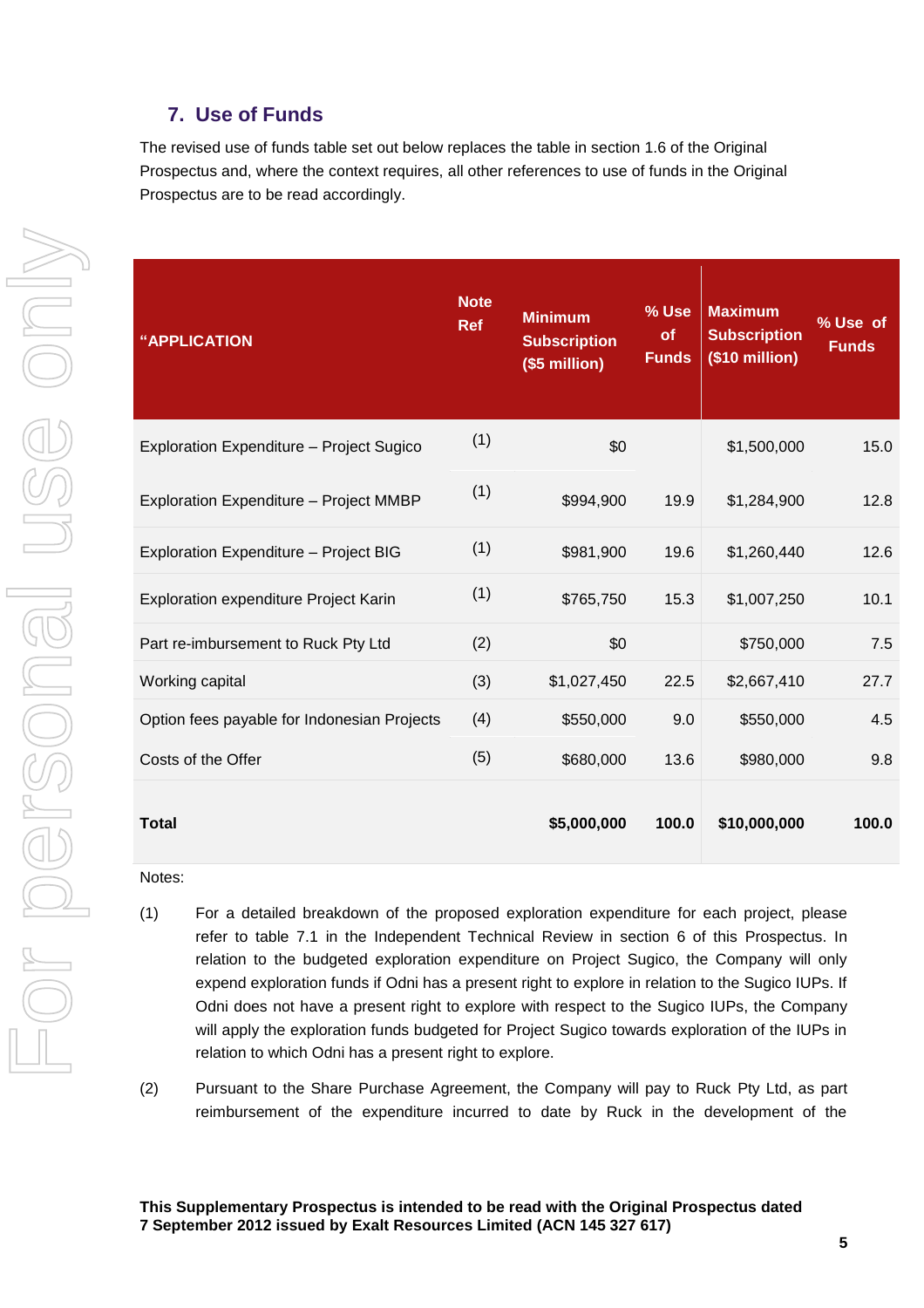Indonesian Projects, costs depending on the amount of capital raised and subject to the Listing Rules. If the Company raises more than \$5 million, but less than \$10 million, the amount payable to Ruck Pty Ltd will be a pro-rata amount between \$0 to \$750,000. Please refer to section 10.5.1(f) of this Prospectus for further details.

- (3) Working capital includes the normal general and administrative costs associated with running a public company, including but not limited to salaries and Director fees, technical consulting fees, legal fees, rental of office premises, investor relations and finance and accounting fees.
- (4) Option fees payable relate to Projects MMBP, BIG and Karin.
- (5) Please refer to section 10.13 of this Prospectus for details associated with the costs of the Offer.

The above table is a statement of current intentions as of the date of lodgment of the Supplementary Prospectus with ASIC. Although the proceeds of the Offer are intended to be used as set out in the above table, the actual use of the proceeds may change depending upon the progressive results of the exploration program, the analysis of those results, opportunities for third parties to fund parts of the exploration program and opportunities which may arise for the acquisition of interests in additional projects. The Board reserves the right to alter the way funds are applied on this basis.

With respect to the use of funds outlined above, the Board believes that on completion of the Offer, the Company will have sufficient working capital to achieve its objectives, being namely to fund the expenditure commitments and the exploration and development of the Indonesian Projects, general working capital and meet the expenses of the Offer."

## **8. Costs of the Offer**

The table in section 10.13 of the Original Prospectus detailing the costs of the Offer is replaced with the following table and, where the context requires, all other references to the costs of the Offer in the Original Prospectus are to be read in accordance with this table:

| <b>"COSTS OF THE OFFER</b>          | <b>Minimum</b><br><b>Subscription</b><br>(\$5 million) | <b>Maximum</b><br><b>Subscription</b><br>(\$10 million) |
|-------------------------------------|--------------------------------------------------------|---------------------------------------------------------|
| <b>Capital Raising Fees</b>         | 300,000                                                | 600,000                                                 |
| Legal costs of the Offer            | 200,000                                                | 200,000                                                 |
| Investigating Accountant's costs    | 20,000                                                 | 20,000                                                  |
| <b>Independent Technical Review</b> | 25,000                                                 | 25,000                                                  |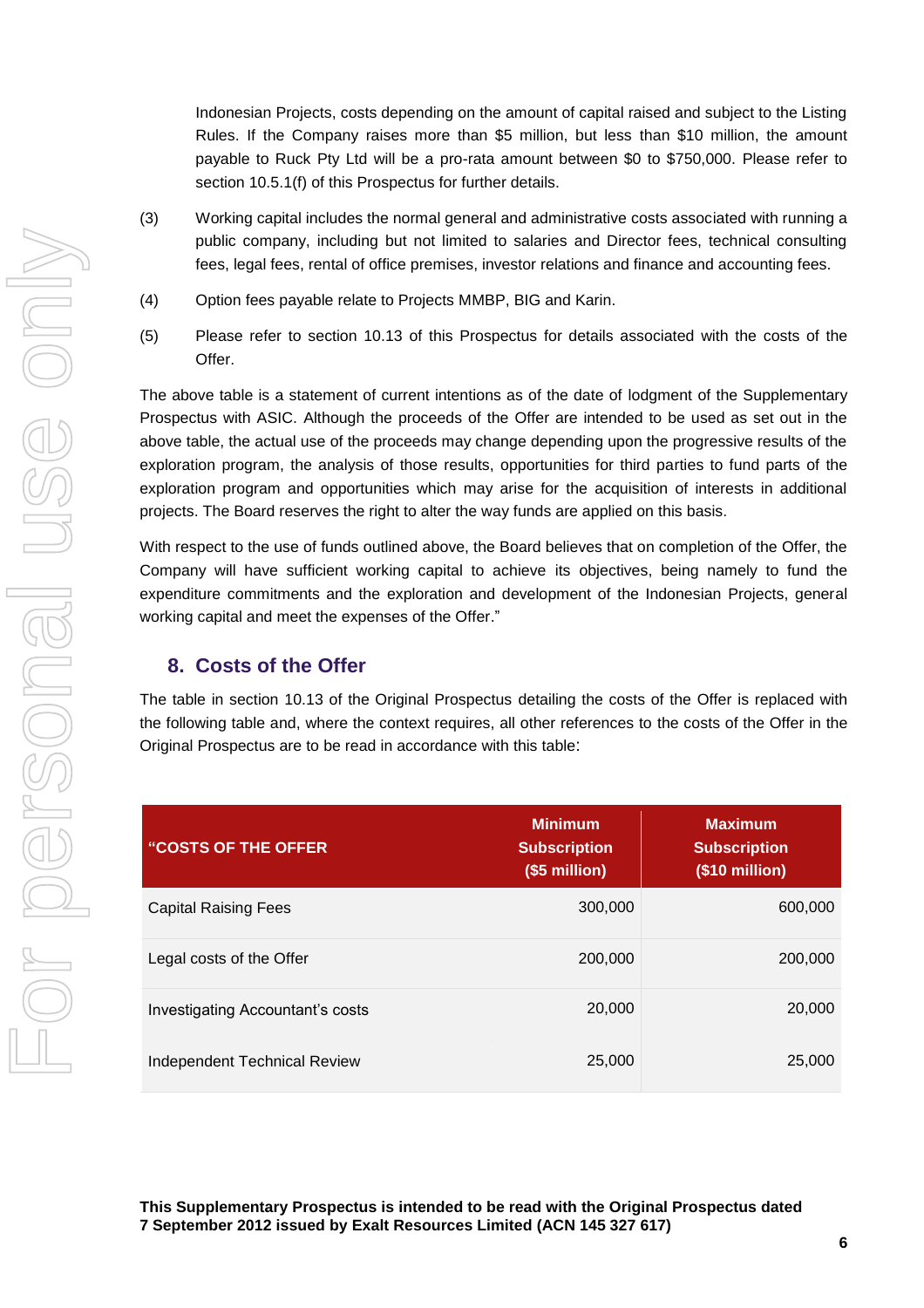| ASX and ASIC costs                   | 85,000  | 85,000   |
|--------------------------------------|---------|----------|
| Printing, postage and share registry | 50,000  | 50,000   |
| <b>Total Offer costs</b>             | 680,000 | 980,000" |

## **9. Board**

The Board has now been supplemented by the appointment of Mr William Moss as Non-Executive Chairman, effective 22 October 2012. With the appointment of Mr Moss, Mr Emmanuel Correia has stepped down as chairman but retains a position as a Non-Executive Director and all references to Mr Correia as chairman in the Original Prospectus are to be read accordingly.

Consequently, the table in section 4.4.1 of the Original Prospectus is amended so that the response with respect to Recommendation 2.2 of that table is 'Y'. Further, as a result of the appointment of Mr William Moss, following the appointment of the Proposed Directors, the Board will have a majority of independent directors, as recommended by the Principles and Recommendations. References in section 4.4.1 of the Original Prospectus are amended in accordance with the above.

The Board is now structured as outlined below and, where the context requires, all references in the Original Prospectus to the structure of the Board, including section 1.10 of the Original Prospectus, are to be read accordingly:

## **Directors**

Mr William Moss, Non-Executive Chairman

Barry Tudor, Chief Executive Officer and Managing Director

Emmanuel Correia, Non-Executive Director

James Malone, Non-Executive Director

Shane Hartwig, Non-Executive Director and Company Secretary

#### **Proposed Directors**

Mr Romy H.R Soekarno (Proposed Non-Executive Director)

Mr Edward Lee Kwong Foo (Proposed Non- Executive Director)

The following paragraph is to be inserted in section 4.1 of the Original Prospectus:

#### "**William Moss, Non-Executive Chairman**

William Moss AM has been a senior executive within the finance industry in Australia and globally over the past 30 years. He has extensive experience in funds management, banking and property, listed entities and developing markets.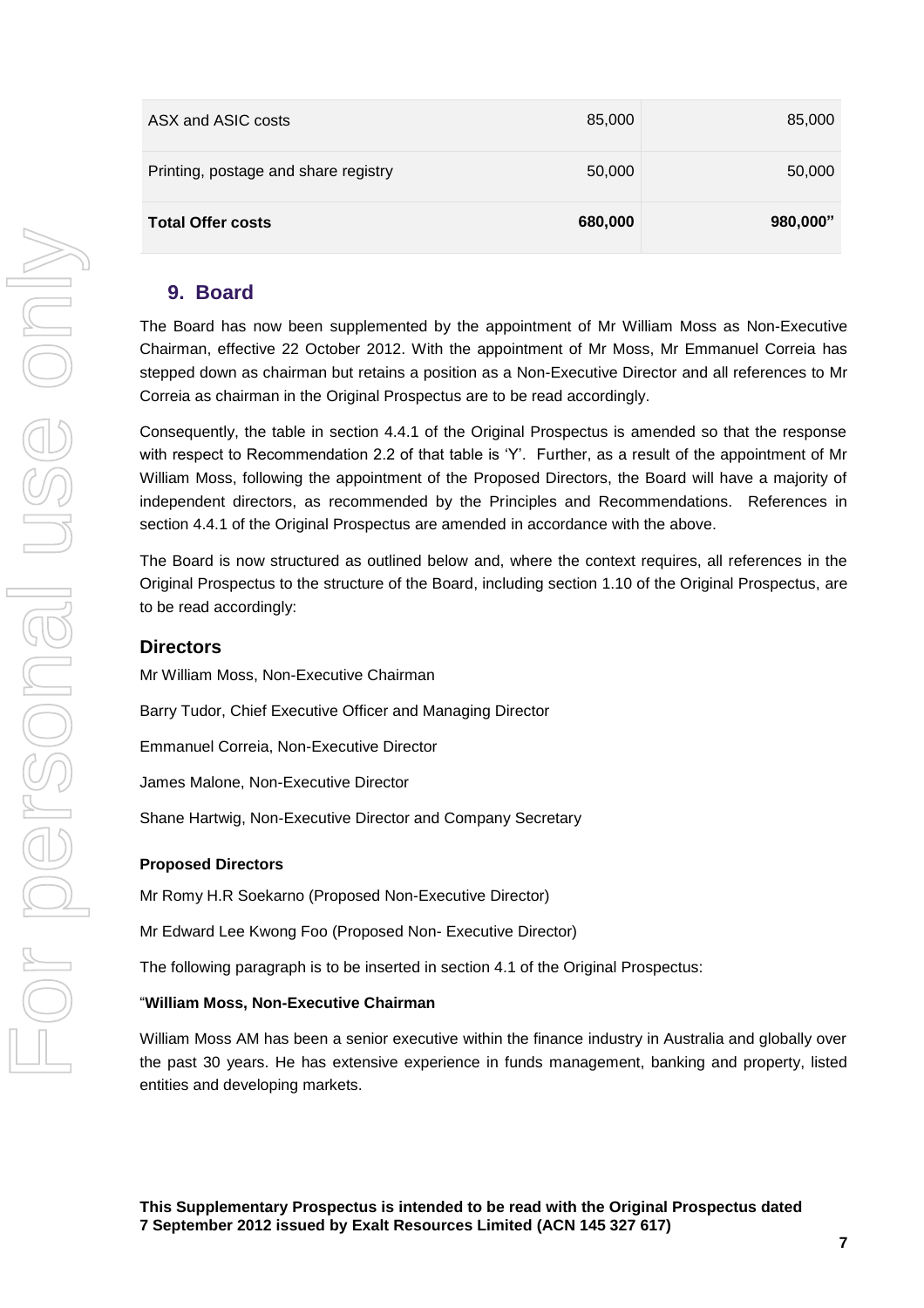Mr Moss retired as Group Head and Managing Director of the Banking and Property Group within Macquarie Group in 2007, having created this global business 23 years earlier.

Mr Moss was a member of Macquarie's Executive Committee for the last 10 years. On Mr Moss' departure he left a business employing over 1600 staff, with offices in nine countries, and in excess of \$23 billion dollars of real estate under management.

In recent years Mr Moss has founded and is Chairman of the FSHD Global Research Foundation. Mr Moss has also established, and is Chairman of, Moss Capital. Mr Moss recently ended his role as Co-Chair of Territory 2030, a Northern Territory Government 20 year Strategy Group.

Mr Moss regularly features in the Australian media, providing comment on the finance and banking sectors, the global economy, and the ongoing need for Australia to do more to advance the interests of the country's disabled and disadvantaged.

In 2006, Mr Moss was awarded one of Australia's highest honours, the Order of Australia (AM), for services to the banking, charity, and finance sectors.

Subject to obtaining the required Shareholder approvals at the upcoming Annual General Meeting of the Company (**Annual General Meeting**), the Company has agreed to:

- (a) pay Mr Moss annual Director's fees totalling \$150,000; and
- (b) issue Mr Moss (or his nominee) 2,000,000 options to purchase Shares (**Moss Options**).

Further, subject to obtaining the required Shareholder approval at the Annual General Meeting, Mr Moss has advised the Board that he intends to subscribe for up to 2,500,000 Shares on the same terms as the Offer under the Original Prospectus as supplemented and amended by the Supplementary Prospectus, ie at an issue price of \$0.20. Any funds raised from Mr Moss's subscription for Shares will not count towards the minimum subscription amount to be raised pursuant to the Offer.

As at the date of the Supplementary Prospectus, Mr Moss does not have any relevant interests in the securities of the Company.

The terms and conditions of the Moss Options proposed to be issued to Mr Moss (or his nominee) following obtaining the required Shareholder approval at the Annual General Meeting are as follows:

- (a) (**Entitlement**) Each Moss Option entitles the holder on exercise to be issued one Share.
- (b) (**Manner of exercise**) Provided the Moss Options have vested in accordance with paragraph (m) below, the Moss Options are to be exercised by completing an option exercise form and providing payment for the number of Shares in respect of which the Moss Options are exercised, to the registered office of the Company.
- (c) (**Exercise Price**) The exercise price of the Moss Options is \$0.20 each;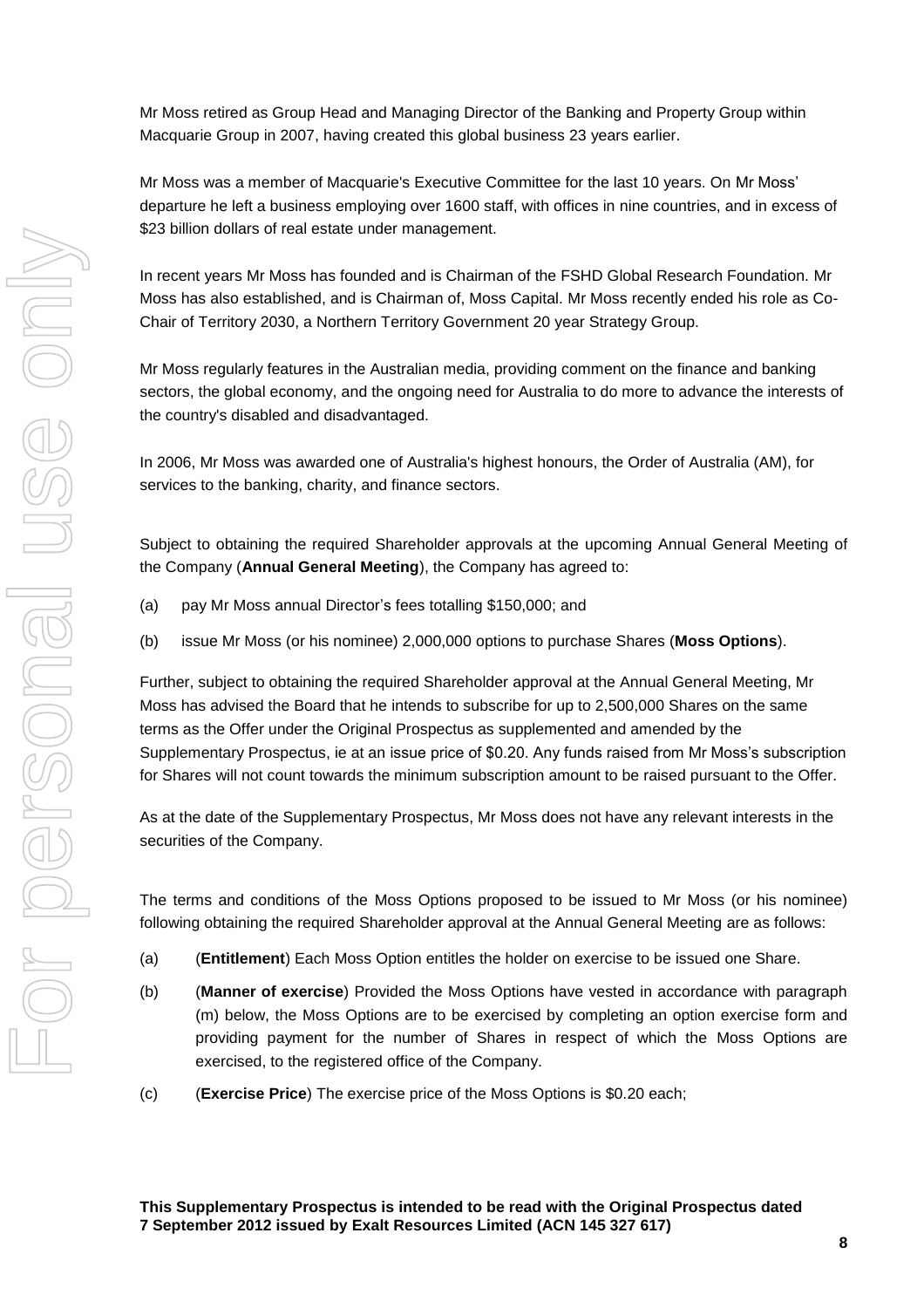- (d) (**Expiry date**) The exercise period for the Moss Options commences when the Moss Options are issued and expires at 5.00pm AEST in relation to the Moss Options, four years from the date of issue;
- (e) (**Not transferable**) The Moss Options are not transferable.
- (f) (**Ranking**) All Shares issued upon exercise of the Moss Options will rank pari passu in all respects with the Company's then issued Shares.
- (g) (**Official Quotation**) The Company will not apply for the Official Quotation of the Moss Options. The Company will apply for Official Quotation of all Shares issued upon exercise of the Moss Options.
- (h) (**New issues**) There are no participating rights and entitlements inherent in the Moss Options and holders will not be entitled to participate in new issues of capital offered to Shareholders during the currency of the Moss Options without exercising their Moss Options. However, the Company will ensure that the Moss Option holders will be allowed ten business days' notice to convert the Moss Options to Shares to participate in an entitlement issue on the same basis as Shareholders.
- (i) (**Takeover**) If any takeover bid (including by way of scheme of arrangement or otherwise) is publicly announced in respect of the Company, then the following provisions apply in relation to the takeover bid:
	- (i) the Company must promptly give written notice of the takeover bid to the Moss Option holder whereupon all Moss Options (which have not lapsed or expired), notwithstanding anything to the contrary, must be exercised at any time prior to the expiry of the later of:
		- A. 60 days after receiving such notice; and
		- B. the date that a takeover bid (which is recommended for acceptance by the Board) becomes unconditional,

("**Takeover Exercise Period**") or, if applicable, within the further seven day period referred to in (iv) below.

- (ii) The dates referred to in paragraph  $(i)(i)(A)$  and  $(B)$  above only apply where they occur before the relevant expiry date. For the avoidance of doubt, where the expiry date occurs before a date referred to in  $(i)(i)(A)$  or  $(B)$ , the Moss Options must be exercised on or before the expiry date.
- (iii) If, during the Takeover Exercise Period, the person making the takeover bid ("**bidder**") offers to grant options in the capital of the bidder ("**Replacement Options**") to the Moss Option holder (and, for the avoidance of doubt, this does not obligate the Company in any way to procure such an offer from the bidder) in consideration for the cancellation or acquisition of the Moss Options, the Moss Option holder may, in his or her discretion, accept such Replacement Options instead of exercising the Moss Options.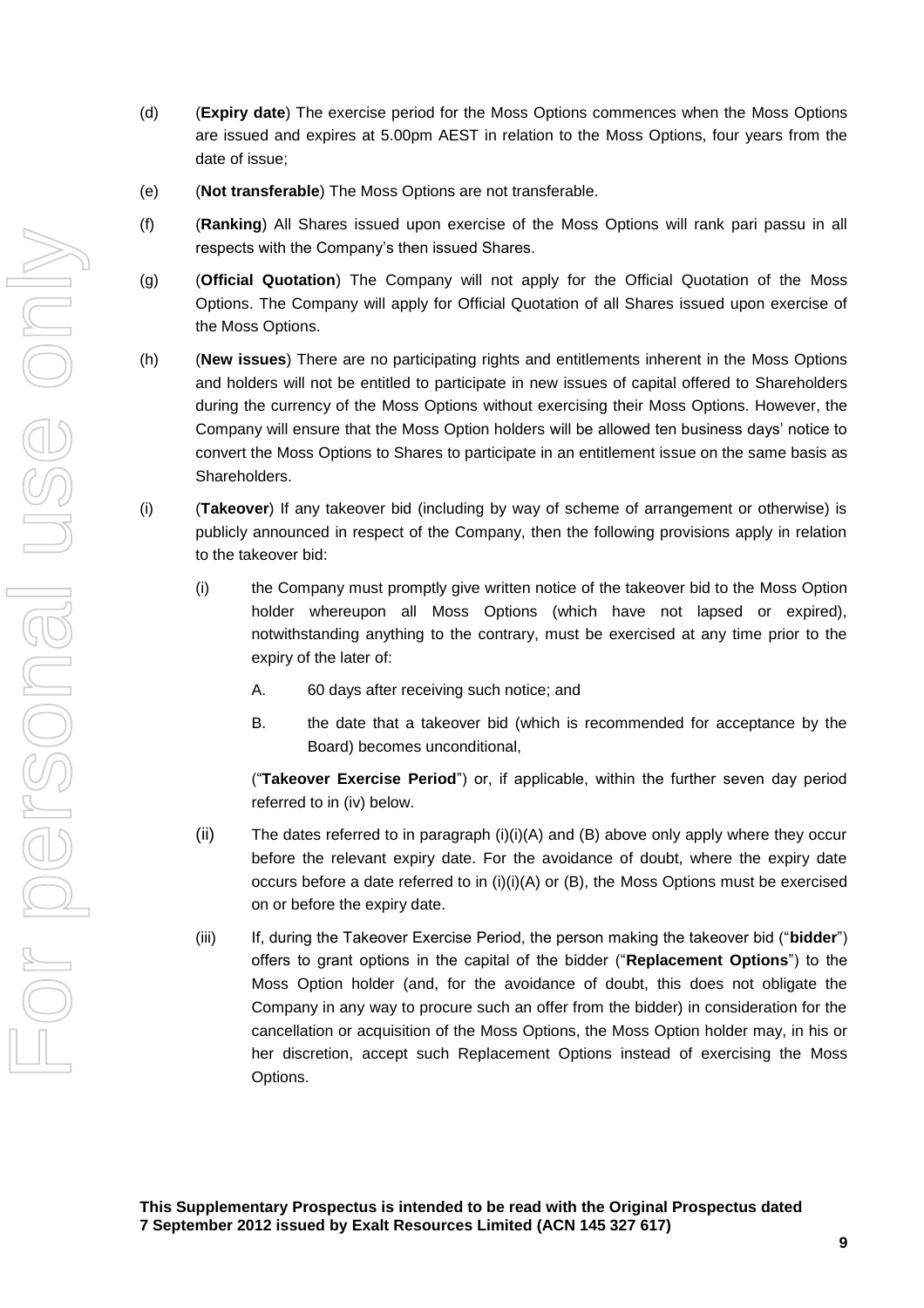- (iv) If no offer of Replacement Options is made during the Takeover Exercise Period and accepted, the Moss Option holder has (other than in the case of a scheme of arrangement) a further seven days' grace after the expiry of the Takeover Exercise Period within which to exercise the Moss Options ("**Grace Period**"), whereupon unexercised Moss Options will lapse. For the avoidance of doubt, where the expiry date occurs before the end of the Grace Period, the Moss Options must be exercised on or before the expiry date. In the case of a scheme of arrangement, the Moss Options will lapse at the end of the Takeover Exercise Period.
- (v) If the takeover bid lapses or is withdrawn or closes without being recommended for acceptance by the Board, whether the bid is conditional or unconditional, then the provisions of all the paragraphs hereof will revive in respect of any unexercised Moss Options which Moss Options will remain on foot.
- (j) (**Reorganisation of capital**) In the event of any reconstruction (including consolidation, subdivision, reduction or return) of the issued capital of the Company prior to the relevant expiry date, the number of Moss Options or the exercise price, or both, shall be reconstructed in accordance with the Listing Rules.
- (k) (**Adjustment for bonus issues**) If the Company makes a bonus issue of Shares or other securities to existing Shareholders (other than an issue in lieu of, or in satisfaction of, dividends or by way of dividend reinvestment):
	- (i) the number of Shares which must be issued on the exercise of a Moss Option will be increased by the number of Shares which Mr Moss (or his nominee) would have received if he had exercised the Moss Option before the record date for the bonus issue; and
	- (ii) no change will be made to the exercise price.
- (l) (**Adjustment for pro rata issue**) If the Company makes a pro rata issue of Shares or other securities to Shareholders (other than a bonus issue or an issue in lieu of in satisfaction of dividends or by way of dividend reinvestment) the exercise price of a Moss Option will be reduced according to the following formula:

New exercise price =  $O - E$  [P-(S+D)] N+1

 $O =$  the old exercise price of the Moss Option.

 $E =$  the number of underlying Shares into which one Moss Option is exercisable.

P = average market price per Share weighted by reference to volume of the underlying Shares during the five trading days ending on the day before the ex rights date or ex entitlements date.

S = the subscription price of a Share under the pro rata issue.

 $D =$  the dividend due but not yet paid on the existing underlying Shares (except those to be issued under the pro rata issue).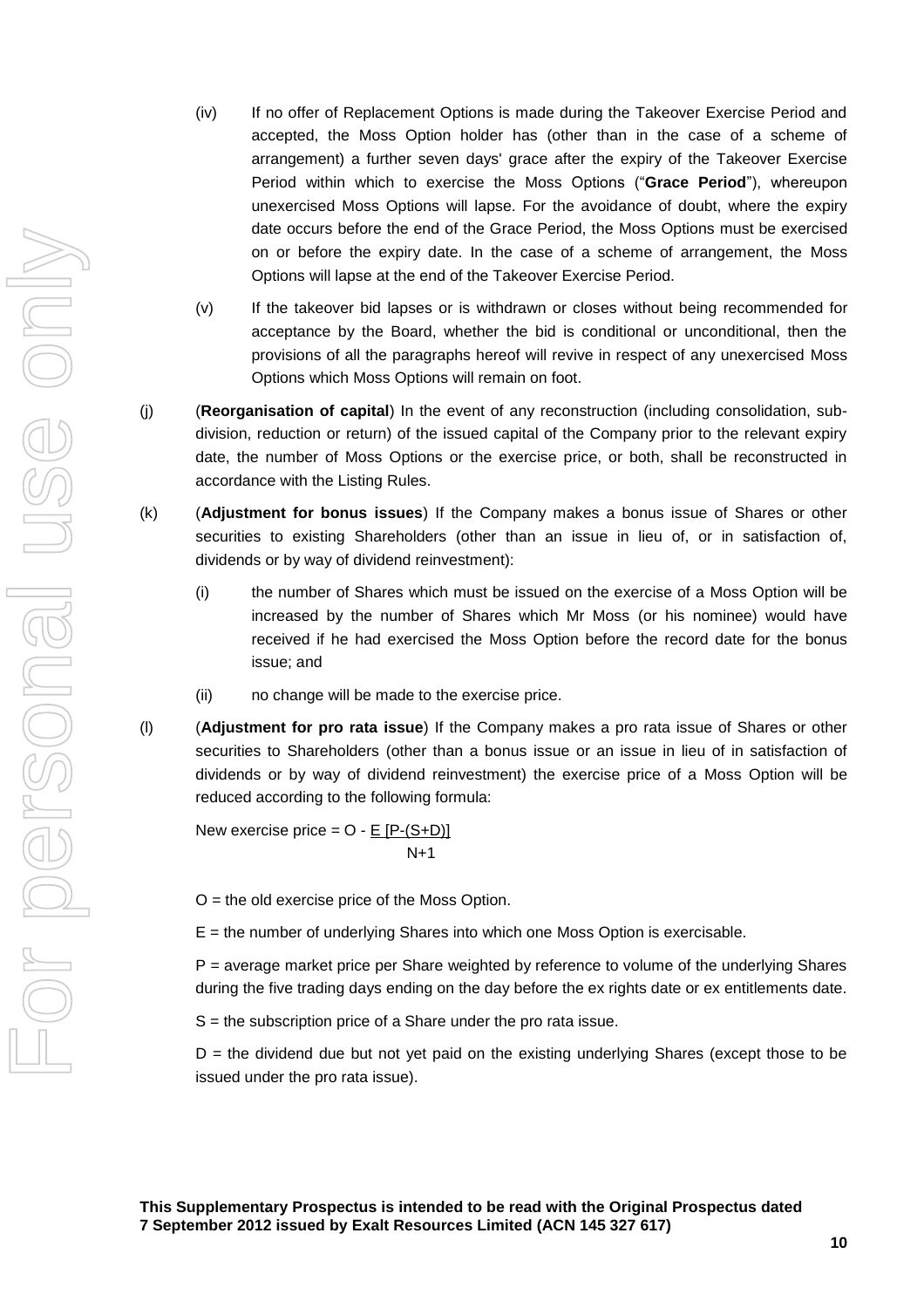$N =$  the number of Shares with rights or entitlements that must be held to receive a right to one new share.

- (m) (**Vesting of Options**) The Moss Options vest as follows:
	- (i) one third of the Moss Options are exercisable on the first anniversary of the date of Mr Moss's appointment as a Director. If the resulting number of options contains a fraction, such number shall be rounded down to the next lowest whole number;
	- (ii) one third of the Moss Options are exercisable on the second anniversary of the date of Mr Moss's appointment as a Director. If the resulting number of options contains a fraction, such number shall be rounded down to the next lowest whole number; and
	- (ii) the balance of the Moss Options are exercisable on the third anniversary of the date of Mr Moss's appointment as a Director,

provided the Moss Option holder continues to be employed or engaged by the Company. Where such engagement or employment ceases with the Company, the Moss Options (which are not vested at that point in time) will no longer vest."

## **10. Indonesian Projects - Update**

Set out below are updates on each of the Indonesian Projects and, where the context requires, each of sections 1.7.1, 3.2, 3.3 and 10.5.4 to 10.5.7 of the Original Prospectus are to be read accordingly.

**Project Sugico** – As at the date of this Supplementary Prospectus, the Sugico Agreement has not been signed and the Sugico Intent Letter has expired. Subject to receiving valid Applications for \$10,000,000 pursuant to the Offer, the Company intends to demonstrate to the Sugico Sellers that Odni will have US\$1,500,000 available to be applied towards the agreed exploration program with respect to the Sugico IUPs. The Directors believe that if Odni can demonstrate this funding capability, the Sugico Sellers could be willing to finalise the negotiations of the terms of the Sugico Agreement with Odni, in particular, the timing of the payments to the Sugico Sellers. If Odni is unable to finalise negotiations in respect of the Sugico Agreement, the Company does not intend to proceed with Project Sugico. The Company will not make any payments to the Sugico Sellers unless the Sugico Agreement is finalised and executed.

**Project BIG** – On 15 October 2012, Odni paid to the BIG Sellers a non-refundable deposit of \$200,000, as contemplated in section 10.5.5(a) of the Original Prospectus. The Company understands that Odni and the BIG Sellers will now work towards satisfying the other conditions precedent to the BIG Agreement, including commencing exploration activities.

The Company has been advised that the BIG IUP has been removed from the ESDM's 'clean and clear' list, as announced in CNC List No 7 issued on 16 October 2012. The Company understands that the reason for this removal is that the BIG IUP (together with three other IUP issued by Bulungan district) straddles the boundary between Bulungan (the district which issued the IUP) and Berau district to its south.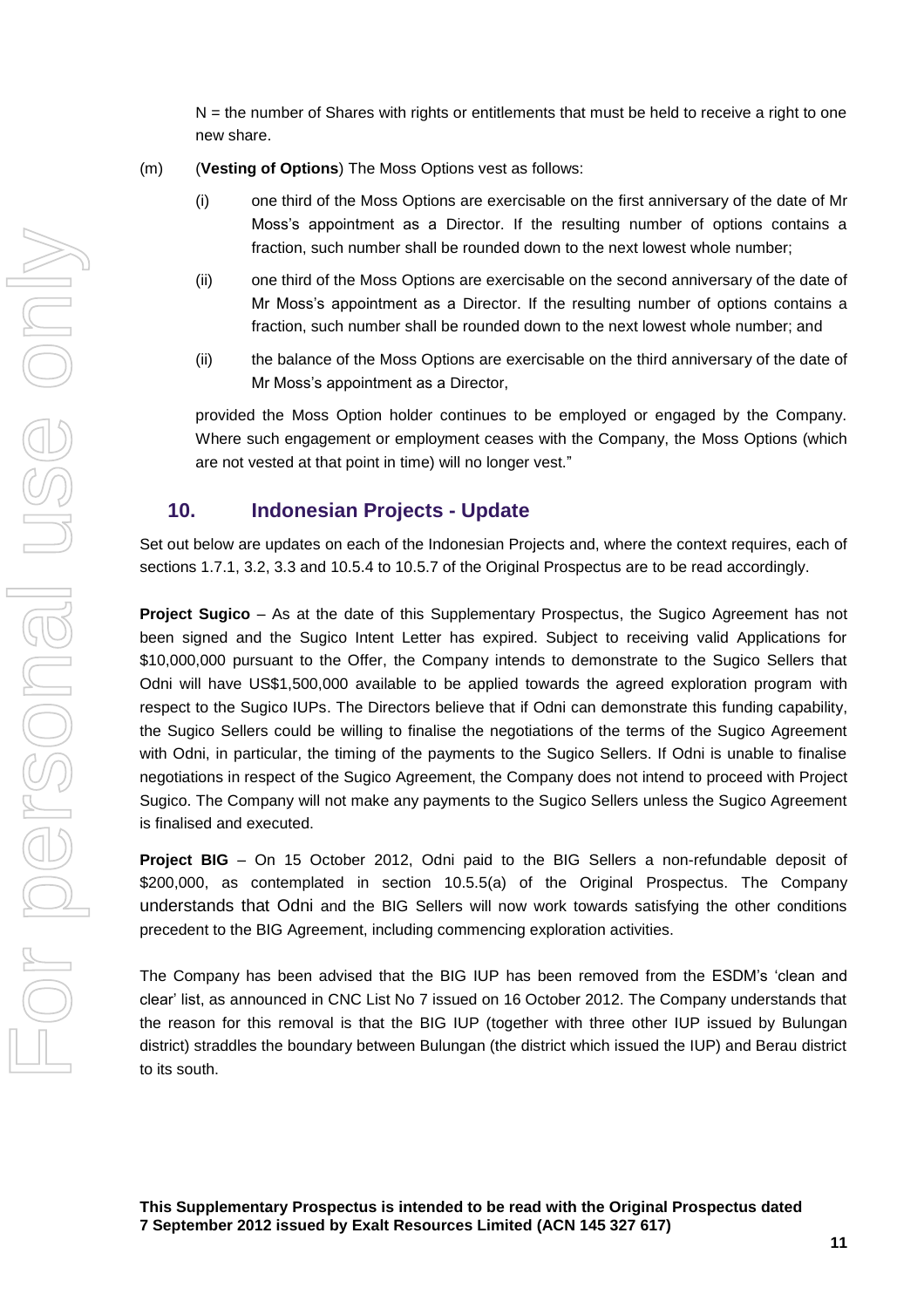The Company understands that IUP which cross district boundaries should be issued by the provincial authorities, rather than the district authorities. The Company also understands that ESDM is in talks with regional authorities as to how to resolve boundary uncertainty issues and resolution is expected by 31 December 2012. The Company intends to continue its investigations and discussions with the ESDM and will update the market in due course.

The Delayed Shares to be issued to the Odni Sellers pursuant to the Share Purchase Agreement will not be issued until the BIG IUP is reinstated on the 'clean and clear' list issued by the ESDM.

All references in the Original Prospectus to Project BIG being on the 'clean and clear' list are to be read accordingly.

**Project MMBP -** Odni has agreed the terms of a conditional share purchase agreement between Odni and the MMBP Sellers in relation to the purchase of the MMBP Shares (**MMBP Purchase Agreement**). The MMBP Purchase Agreement has been executed by the MMBP Sellers and the Company expects Odni to countersign this document shortly. Further details of this agreement are set out in section 13 of this Supplementary Prospectus. Once signed, the MMBP Purchase Agreement will supersede the MMBP Agreement, which provided Odni an option to purchase the MMBP Shares. The MMBP Purchase Agreement will provide Odni with the right to acquire the MMBP Shares, subject to a number of conditions. Accordingly all references in the Original Prospectus to Odni's rights to Project MMBP being obtained through the MMBP Agreement should be read accordingly.

A non-refundable deposit of US\$100,000 is payable by Odni to the MMBB Sellers by 31 October 2012. If the Company has not received valid Applications for at least the minimum subscription prior to this date, the Company intends to procure Odni to extend the due date for this payment.

**Project Karin** – Odni has negotiated an extension to the date by which the next installment of the purchase price under the Karin Agreement (US\$250,000) is due, to 31 October 2012. The relevant letter agreement detailing this extension has been signed by the Karin Sellers and the Company expects Odni to countersign this document shortly. If the Company has not received valid Applications for at least the minimum subscription prior to this date, the Company intends to procure Odni to extend the due date for this payment.

#### **11. Deed of Amendment – Share Purchase Agreement**

On 24 October 2012, the Company, Odni and the Odni Sellers entered into a deed of amendment (**Amendment Deed**), pursuant to which certain terms of the Share Purchase Agreement were varied. Accordingly, the summary of the Share Purchase Agreement in section 10.5.1 of the Original Prospectus is amended as follows:

(a) (**Conditions precedent**) The following paragraph is inserted as sub-paragraph (a)(vi):

"the Company raising at least \$5,000,000 pursuant to the Offer. Prior to the Amendment Deed, the condition precedent to the completion of the Share Purchase Agreement required the Company to raise at least \$10,000,000 pursuant to the Offer."

(b) (**Conditions satisfaction**) Sub-paragraph (b) is replaced with the following: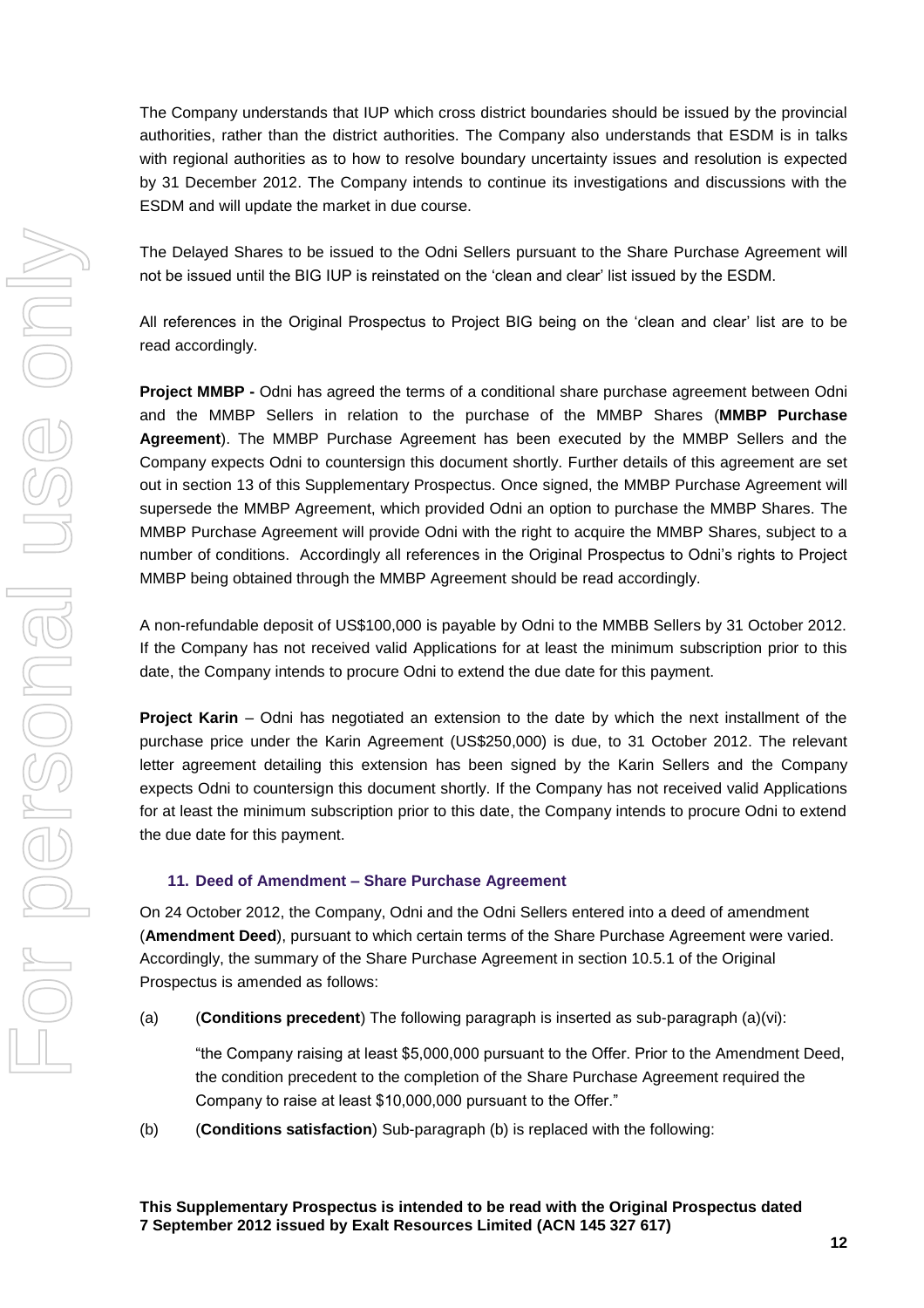"The conditions precedent referred to at sub-paragraphs (a)(i) (Company's due diligence), (a)(ii) (Odni Sellers' due diligence) and (a)(iv) (Board and Odni's board approval) must be satisfied on or before 9 November 2012. All other conditions precedent under the Share Purchase Agreement must be satisfied on or before 14 December 2012."

#### (c) (**Reimbursement**) Sub-paragraph (f) is replaced with the following:

" As part reimbursement of the expenditure incurred by Ruck Pty Ltd to date in the development of the Indonesian Projects, upon the provision of reasonable evidence of such expenditure, the Company will pay Ruck Pty Ltd on the Odni Completion Date either:

- (i) \$1.5 million if the Company has raised at least \$20 million through the Offer;
- (ii) a pro-rated amount of between \$750,000 and \$1.5 million if the Company has raised more than \$10 million, but less than \$20 million through the Offer;
- (iii) \$750,000 if the Company has raised \$10 million through the Offer;
- (iv) a pro-rated amount of between \$0 and \$750,000 if the Company has raised more than \$5 million, but less than \$10 million through the Offer; or
- (v) \$0 if the Company raises \$5 million or less through the Offer."
- (d) (**Consideration**) The following paragraph is inserted below the table at sub-paragraph (d):

"At completion of the Share Purchase Agreement, the Company will issue to the Odni Sellers all the Consideration Securities with the exception of the Delayed Shares. The Company will only issue any Delayed Shares to the Odni Sellers if:

- (i) the entire BIG IUP is listed as 'clean and clear' in a list issued by the ESDM after the date of this Supplementary Prospectus, or it is proven to the Company's satisfaction, acting reasonably, that the entire BIG IUP will be listed as 'clean and clear' in a list issued by the ESDM after the date of this Supplementary Prospectus. If this is the case, the Odni Sellers will be entitled to be issued all Delayed Shares;
- (ii) part of the BIG IUP is listed as 'clean and clear' in a list issued by the ESDM after the date of this Supplementary Prospectus and that part is determined by the Company, acting reasonably, to be commercially viable, or it is proven to the Company's satisfaction, acting reasonably, that a commercially viable part of the BIG IUP will be listed as 'clean and clear' in a list issued by the ESDM after the date of this Supplementary Prospectus. If this is the case, the Odni Sellers will be entitled to be issued a percentage of the Delayed Shares equivalent to the percentage of the BIG IUP which is listed as 'clean and clear'; or
- (iii) the issue in relation to the BIG IUP not being listed as 'clean and clear' in the recent list issued by the ESDM is resolved in any other manner, the Odni Sellers will be entitled to be issued, a number of the Delayed Shares to be agreed by the Company and the Odni Sellers acting reasonably.

If the Company seeks Shareholder approval for the issue of Delayed Shares to any of the Odni Sellers, and the Shareholders do not approve the issue, then Odni must transfer all its legal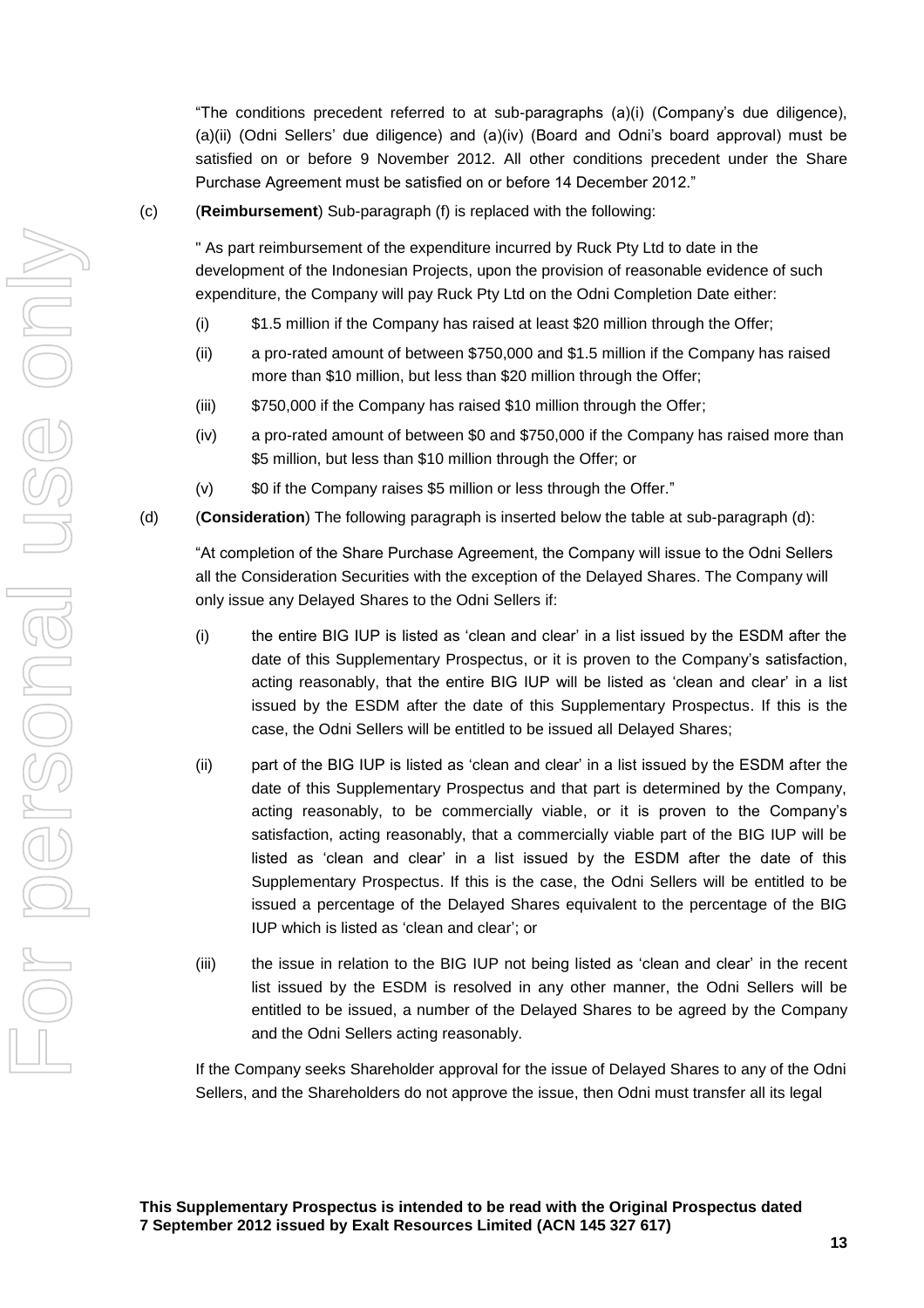and beneficial rights and interests to the BIG IUP, or the BIG Company, to a nominee of the Odni Sellers within 30 days of the Shareholder meeting.

Until such time as all, or some, of the Delayed Shares are issued to the Odni Sellers, the Company has an obligation under the Share Purchase Agreement to:

- (i) seek Shareholder approval to refresh its 15% capacity under Listing Rule 7.1 at every general meeting;
- (ii) seek Shareholder approval to approve an additional 10% placement capacity under Listing Rule 7.1A at every annual general meeting; and
- (iii) with respect to any issue of equity securities (other than the Delayed Shares and Shares the Company can issue under an exemption to Listing Rule 7.1), use its reasonable endeavours to seek the approval of Shareholders under Listing Rule 7.1, unless it is not desirable or practicable to do so, as determined by the Company in its sole discretion."

## **12. Corpac Services Agreement**

On 24 October 2012, the Company and Corpac entered into an amendment deed, pursuant to which certain terms of the Corpac Services Agreement were varied. Accordingly, the summary of the Corpac Agreement in section 10.5.2 of the Original Prospectus is amended as follows:

- (a) (**Termination**) The following is inserted as sub-paragraph (d)(iv):
	- "(iv) If the Company raises gross proceeds of less than \$5 million pursuant to the Offer, Corpac and the Company will negotiate in good faith the terms of a revised agreement for the supply of services."
- (b) (**Base Fee**) Sub-paragraph (h) (Base Fee) is replaced with the following:

"The Company will pay Corpac a monthly Base Fee, which:

- (i) if the Company raises gross proceeds of at least \$10,000,000 pursuant to the Offer, will be \$40,000.00 per month (indexed annually by CPI); or
- (ii) if the Company raises gross proceeds of more than, or equal to \$8,000,000 but less than \$10,000,000 pursuant to the Offer, will be a pro-rated amount between \$32,000 and \$40,000 (indexed annually by CPI); or
- (iii) if the Company raises gross proceeds of more than, or equal to \$5,000,000 but less than \$8,000,000 pursuant to the Offer, will be:
	- (A) \$8,333.33 per month (indexed annually by CPI); and
	- (B) the Company will:
		- (I) issue 950,000 Shares to Corpac per annum (provided the Company obtains any required Shareholder approval or regulatory approval under the Corporations Act or Listing Rules). The Shares are to be issued in two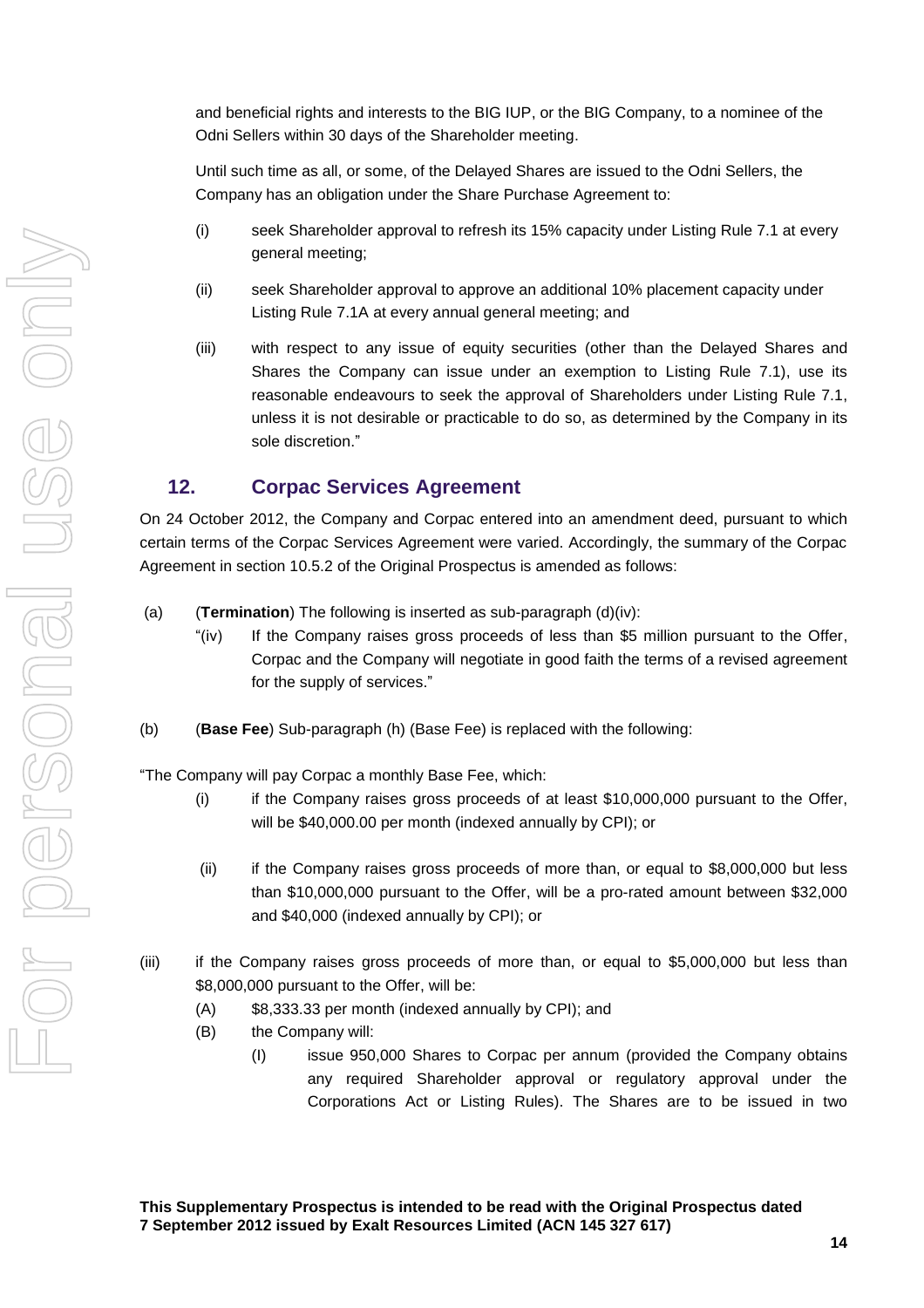tranches, at approximately six month intervals, during each yearly period of the term of the Corpac Services Agreement; and

(II) to the extent the Company does not issue any Shares for a year, the Company will pay Corpac an amount equal to \$0.20 multiplied by the number of Shares not issued for that year.

If the Company (together with its Related Bodies Corporate) has more than \$15,000,000 cash in its bank account at any stage during the term of the Corpac Services Agreement, the Base Fee will be \$40,000 per month (indexed annually by CPI), on and from the date on which the Company's cash holding exceeds that threshold."

(c) (**Deferral Fee**) Sub-paragraph (j) (Deferral of fees) is deleted.

## **13. Ex Mining Services Agreement**

On 24 October 2012, the Company and Ex Mining Services entered into an amendment deed, pursuant to which certain terms of the Ex Mining Services Agreement were varied. Accordingly, the summary of the Ex Mining Services Agreement in section 10.5.3 of the Original Prospectus is amended as follows:

- (a) (**Termination**) The following is inserted as sub-paragraph (d)(iv):
	- "(iv) If the Company raises gross proceeds of less than \$5 million pursuant to the Offer, Corpac and the Company will negotiate in good faith the terms of a revised agreement for the supply of services."
- (b) (**Base Fee**) Sub-paragraph (f) (Fee) is replaced with the following:

"(**Fee**) The Company will pay Ex Mining Services a monthly Fee and must reimburse Ex Mining Services for all travel, accommodation and other expenses reasonably and properly incurred by Ex Mining Services in providing the services. The monthly Fee:

- (i) if the Company raises gross proceeds of at least \$10,000,000 pursuant to the Offer, will be \$60,000.00 per month (indexed annually by CPI);
- (ii) if the Company raises gross proceeds of more than, or equal to \$8,000,000 but less than \$10,000,000 pursuant to the Offer, will be a pro-rated amount between \$48,000 and \$60,000 (indexed annually by CPI); or
- (iii) if the Company raises gross proceeds of more than, or equal to \$5,000,000 but less than \$8,000,000 pursuant to the Offer, will be:
	- (A) \$12,500.00 per month (indexed annually by CPI); and
	- (B) the Company will:
		- (I) issue 1,425,000 Shares to Ex Mining per annum (provided the Company obtains any required Shareholder approval or regulatory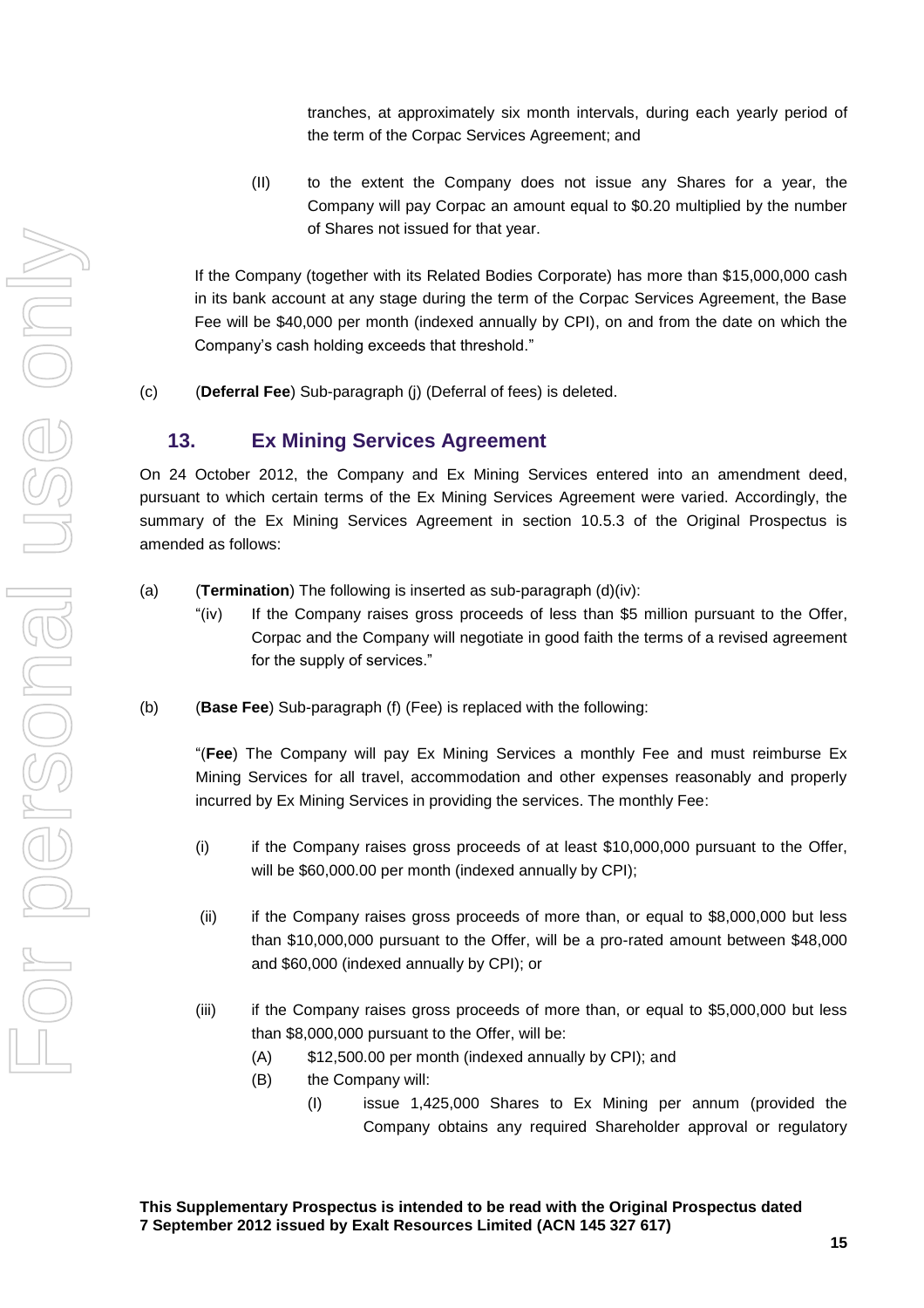approval under the Corporations Act or Listing Rules). The Shares are to be issued in two tranches, at approximately six month intervals, during each yearly period of the term of the Ex Mining Services Agreement; and

(II) to the extent the Company does not issue any Shares for a year, the Company will pay Ex Mining an amount equal to \$0.20 multiplied by the number of Shares not issued for that year.

If the Company (together with its Related Bodies Corporate) has more than \$15,000,000 cash in its bank account at any stage during the term of the Ex Mining Services Agreement, the Fee will be \$60,000 per month (indexed annually by CPI), on and from the date on which the Company's cash holding exceeds that threshold."

(c) (**Deferral Fee**) Sub-paragraph (g) (Deferral of fees) is deleted.

## **14. MMBP Purchase Agreement**

The MMBP Purchase Agreement has been executed by the MMBP Sellers and the Company expects Odni to countersign this document shortly. As the MMBP Agreement will be superseded by the MMBP Purchase Agreement once it is fully executed, section 10.5.6 of the Original Prospectus is replaced with the following:

"In accordance with the MMBP Agreement which provided Odni with the option to enter into a share purchase agreement with respect to the MMBP Shares, Odni and the MMBP Sellers have agreed the terms of a share purchase agreement for the purchase of the MMBP Shares, representing 100% of the issued share capital of the MMBP Company. The MMBP Company holds exploration IUP No: IUP No: 437/K-IV/540/2010 (MMBP IUP). The material terms of the MMBP Purchase Agreement are as follows:

(a) (**Consideration**) As consideration for the MMBP Shares, Odni will pay the MMBP Sellers an amount equivalent to US\$1.00 per metric tonne of MMBP Verified Reserve (see subparagraph (b)(ii) below).

A non-refundable deposit of US\$100,000 is payable by Odni by 31 October 2012. If the Company has not received valid Applications for at least the minimum subscription prior to this date, the Company intends to procure Odni to extend the due date for this payment.

The amount of this deposit will be deducted from the purchase price payable to the MMBP Sellers on completion of the MMBP Purchase Agreement.

Odni can choose to have some or all of the MMBP Shares transferred to a nominee public company on completion. If Odni nominates the Company or another public company, Odni can elect to pay 50% of purchase price in cash and 50% of the purchase price in Shares.

The purchase price shall only be paid upon satisfaction of the conditions precedent (set out below).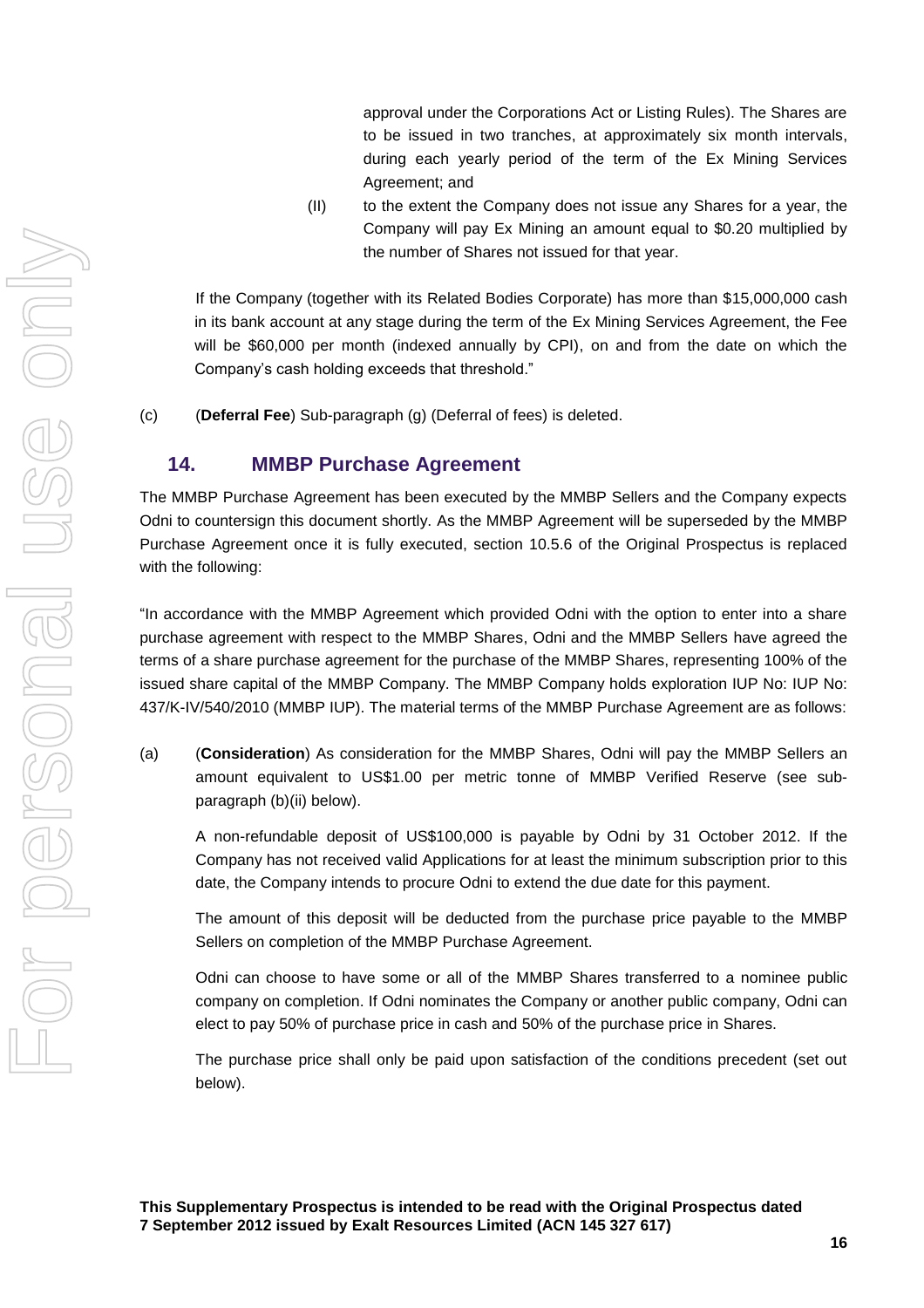- (b) (**Conditions precedent**) The completion of the MMBP Purchase Agreement and the payment of the purchase price are conditional on following:
	- (i) Odni completing, to its satisfaction, due diligence on the MMBP Company;
	- (ii) the establishment of the MMBP Coal being a Reserve of at least an eight million metric tonnes of coal Reserve under the JORC Code, verified by a competent person;
	- (iii) Odni paying the deposits set out in sub-paragraph (a);
	- (iv) the MMBP Sellers approving the transfer of the MMBP Shares to Odni including waiving any pre-emptive rights and rights of first refusal;
	- (v) the MMBP Sellers having received and provided to Odni spousal consents for each of the MMBP Sellers to execute the MMBP Purchase Agreement and the transactions contemplated by the MMBP Purchase Agreement;
	- (vi) the parties having obtained all necessary local, state or federal government body approvals and all other consents and approvals required for completion of the purchase of the MMBP Shares;
	- (vii) the MMBP Sellers having procured the MMBP Company to make the necessary written announcements with respect to the change of control of the MMBP Company including in an Indonesian newspaper with national circulation and to employees of the MMBP Company;
	- (viii) the MMBP IUP being validly converted into a production operation IUP (at Odni's cost) in accordance with all applicable Indonesian laws;
	- (ix) amending the MMBP Company's articles of association in a form approved by Odni to permit foreign ownership, an increase in capital and a change in the business scope to mining coal;
	- (x) the MMBP Company having obtained (at Odni's cost) any consent required from any government body for the transfer of the MMBP Shares, including to change the status of the MMBP Company to a foreign investment company;
	- (xi) the MMBP Company having complied with all obligations under the MMBP IUP and under all relevant laws;
	- (xii) the MMBP Company having submitted and applied to the Minister of Energy and Mineral Resources in Indonesia for a "clean and clear certificate";
	- (xiii) the MMBP IUP being listed on the mining register held by the Minister of Energy and Mineral Resources in Indonesia as a "clean and clear" tenement and, if required by the Minister of Energy and Mineral Resources, the MMBP IUP being converted into a production operation IUP issued by the Minister of Energy and Mineral Resources;
	- (xiv) each of the parties having executed a deed of transfer of the MMBP Shares in accordance with all applicable laws and the MMBP Company's articles of association;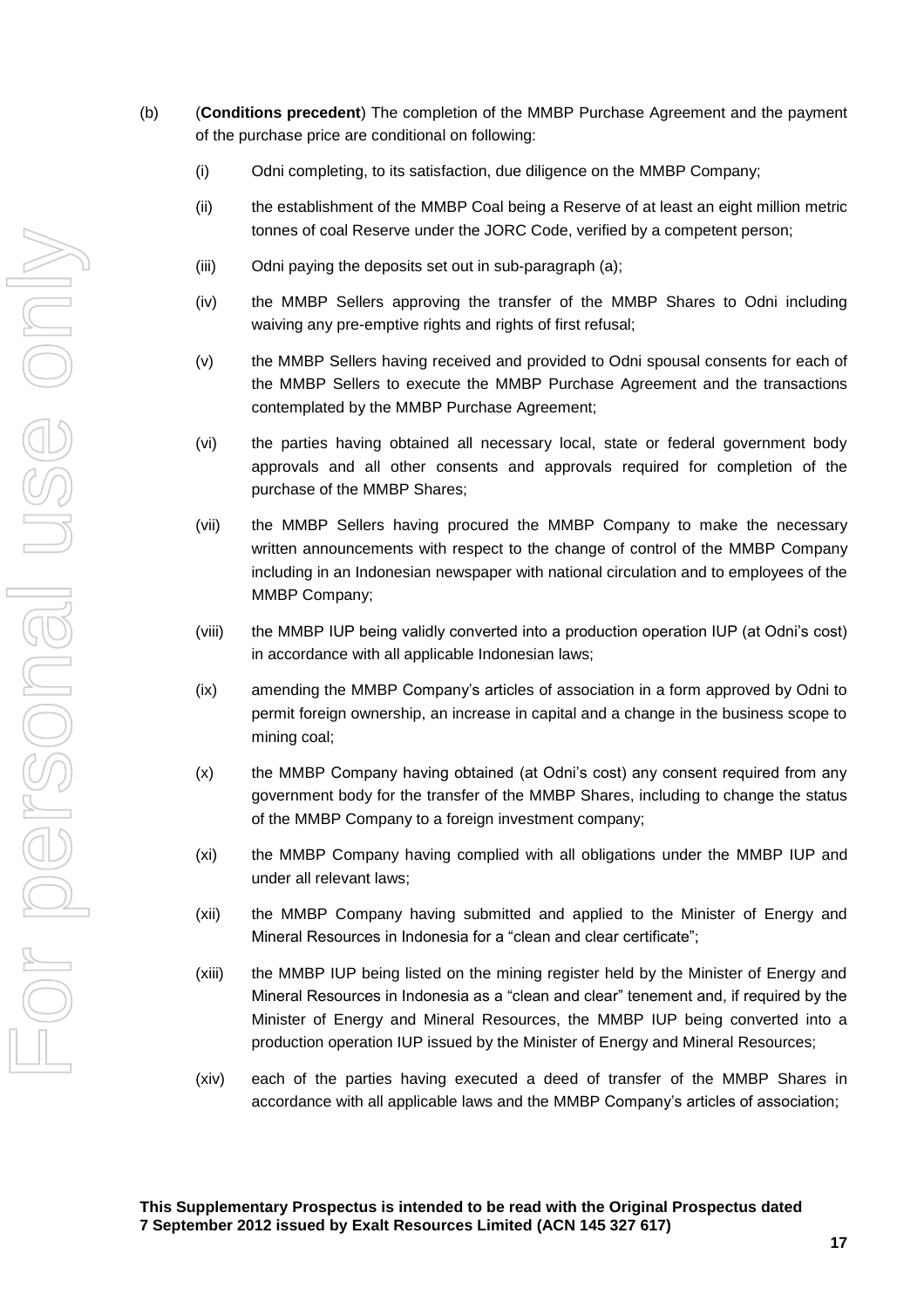- (xv) the MMBP Sellers having obtained, and provided to Odni, a letter issued by the Ministry of Forestry in Indonesia confirming that forestry permits for less than 10% of the relevant forest area in the region have been applied for as at a date which is no more than 30 days before completion of the MMBP Purchase Agreement;
- (xvi) the MMBP Company having entered into formal co-operation agreements, on terms satisfactory to Odni, with all companies which have areas of overlap with the Reserve (as contemplated by paragraph (b)(ii) above);
- (xvii) the issuance (at Odni's cost) of a borrow-use permit from the Ministry of Forestry for all exploration activities in the MMBP IUP area, as well as any relevant environmental permits, in favour of the MMBP Company within six months of the date of the MMBP Purchase Agreement and the issuance of a borrow-use permit permitting full production in the areas of the Reserve (as contemplated by paragraph (b)(ii) above) in favour of the MMBP Company;
- (xviii) the MMBP Company having appointed a drilling contractor selected by Odni, and the drilling contractor having conducted a drilling program to an extent and in a manner directed by Odni (at its discretion and cost);
- (xix) the MMBP Sellers rectifying its non-compliance with convening annual general meetings in accordance with applicable Indonesian law;
- (xx) the MMBP Sellers having delivered to Odni's lawyers the MMBP Company's complete company register of shareholders and share certificates within 30 days of signing the MMBP Purchase Agreement;
- (xxi) each of the representations and warranties of the MMBP Sellers being true, accurate and not misleading as at completion; and
- (xxii) no material changes, events or circumstances which have or may have a material adverse effect of the Company occur.

Odni has the discretion to waive any of the above conditions precedent. If the conditions precedent are not satisfied or waived on or before the date which is 270 days after the date the MMBP Agreement was signed, Odni may terminate the MMBP Purchase Agreement. Either party may terminate the MMBP Purchase Agreement if the satisfaction of any of the conditions precedent becomes impossible or impracticable to satisfy or if there has been a material breach of the MMBP Purchase Agreement.

(c) (**Completion**) Completion of the MMBP Purchase Agreement will take place two business days after the conditions precedent outlined above are either satisfied or waived, but in any event will not be later than 270 days after the MMBP Company has obtained all necessary permits for drilling. The Directors believe that, if required, this date can be extended as it is the MMBP Seller's obligation to fulfill the conditions precedent and is in the MMBP Sellers' interest to extend the date, otherwise the MMBP Sellers will be in breach of the MMBP Purchase Agreement.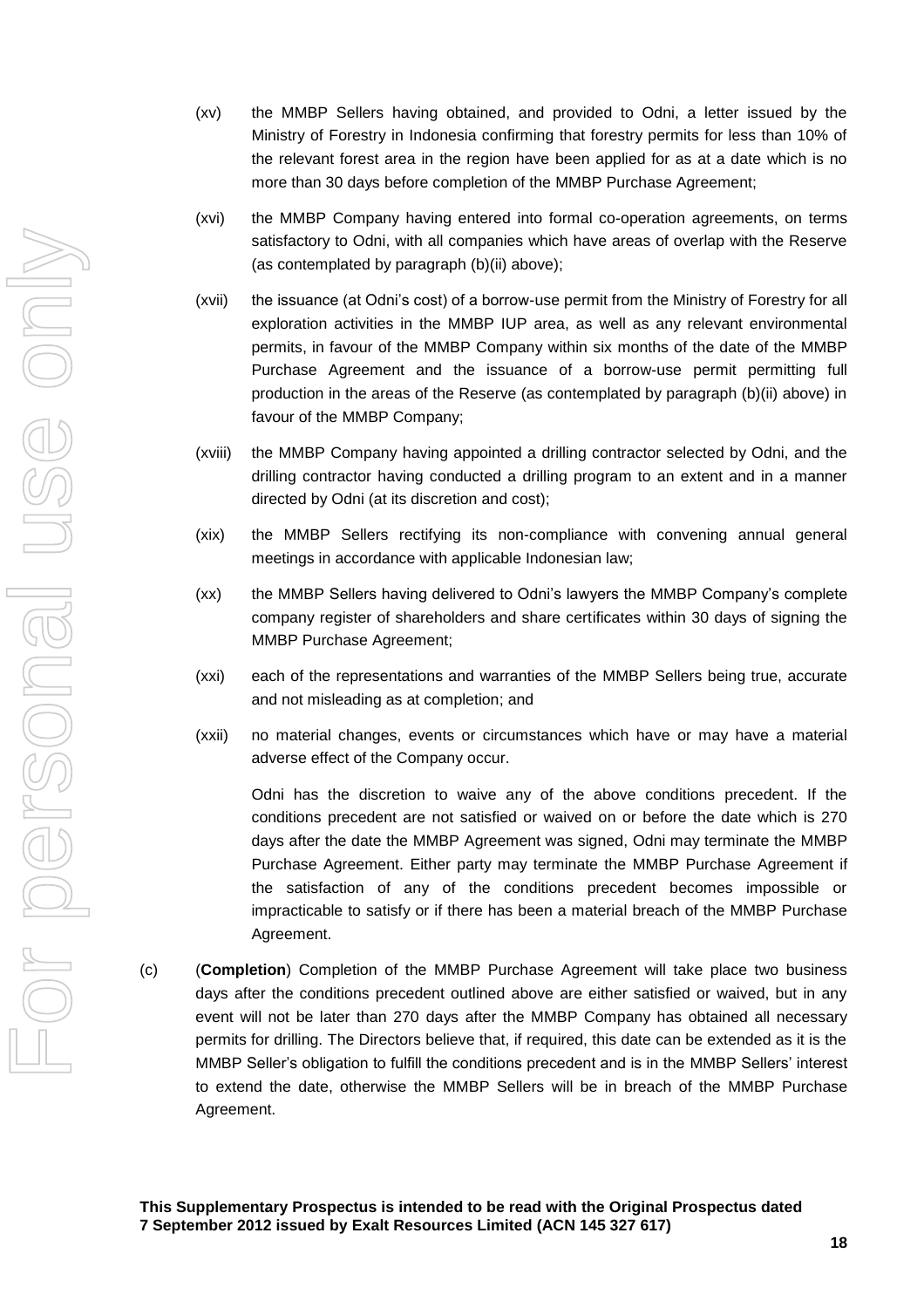- (d) (**Exploration**) Odni will fund all costs in connection with the drilling contractor for the drilling work activities based on a drilling work program.
- (e) (**Warranties and undertakings**) The MMBP Sellers have provided Odni with limited warranties in relation to the MMBP Shares and MMBP Company. The MMBP Sellers have provided undertakings in relation to the management of the MMBP Company and the MMBP Shares, including not issuing any further securities, create any encumbrances over the MMBP Shares or encourage or accept any other offers to purchase the MMBP Shares. Each party indemnifies the other against a liability arising from a breach by that party of the MMBP Purchase Agreement.
- (f) (**Governing law**) The MMBP Purchase Agreement is governed by the laws of Indonesia."

## **15. Updated Independent Accountant's Report**

The Independent Accountant's Report contained in section 7 of the Original Prospectus is replaced with the updated report set out in Appendix 1 to this Supplementary Prospectus.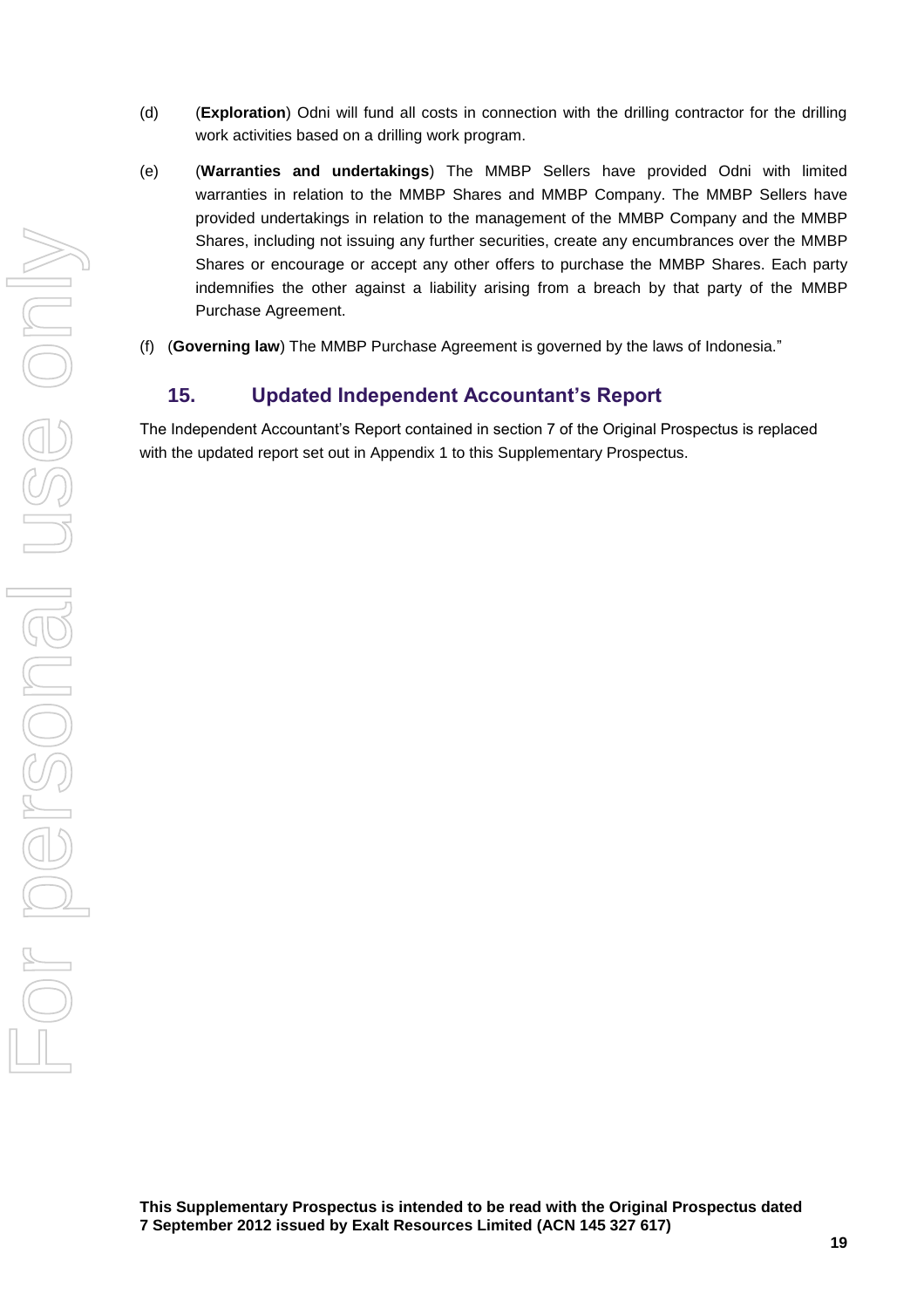## **16. Revised Historical and Pro-forma Consolidated Statements of Financial Position including notes**

Section 8.4 of the Original Prospectus is replaced with the following information. 30 June 2012 figures have been taken from the Company's audited annual report for year ended 30 June 2012.

|                                    |       | 30 June 2012<br>Audited<br>\$ | Pro-forma Minimum<br>Subscription<br>30 June 2012<br>\$ | Pro-forma Maximum<br>Subscription<br>30 June 2012<br>\$ |
|------------------------------------|-------|-------------------------------|---------------------------------------------------------|---------------------------------------------------------|
| ASSETS                             |       |                               |                                                         |                                                         |
| <b>Current assets</b>              |       |                               |                                                         |                                                         |
| Cash and cash equivalents          | 8.6.1 | 2,555,950                     | 6,508,100                                               | 10,428,100                                              |
| Trade and other receivables        |       | 58,026                        | 58,026                                                  | 58,026                                                  |
| Total current assets               |       | 2,613,976                     | 6,566,126                                               | 10,486,126                                              |
| <b>Non-current assets</b>          |       |                               |                                                         |                                                         |
| <b>Exploration and Development</b> |       |                               |                                                         |                                                         |
| Assets                             | 8.6.2 | 674,408                       | 10,086,310                                              | 10,086,310                                              |
| Total non-current assets           |       | 674,408                       | 10,086,310                                              | 10,086,310                                              |
| <b>TOTAL ASSETS</b>                |       | 3,288,384                     | 16,652,436                                              | 21,322,436                                              |
| <b>LIABILITIES</b>                 |       |                               |                                                         |                                                         |
| <b>Current liabilities</b>         |       |                               |                                                         |                                                         |
| Trade and other payables           |       | 507,826                       | 507,826                                                 | 507,826                                                 |
| <b>Total current liabilities</b>   |       | 507,826                       | 507,826                                                 | 507,826                                                 |
| <b>TOTAL LIABILITIES</b>           |       | 507,826                       | 507,826                                                 | 507,826                                                 |
| <b>NET ASSETS</b>                  |       | 2,780,558                     | 16,144,610                                              | 20,814,610                                              |
| EQUITY                             |       |                               |                                                         |                                                         |
| <b>Issued capital</b>              | 8.6.3 | 3,820,859                     | 13,072,859                                              | 17,742,859                                              |
| Reserves                           |       | 23,340                        | 4,435,392                                               | 4,435,392                                               |
| <b>Accumulated losses</b>          | 8.6.5 | (1,063,641)                   | (1,363,641)                                             | (1,363,641)                                             |
| <b>TOTAL EQUITY</b>                |       | 2,780,558                     | 16,144,610                                              | 20,814,610                                              |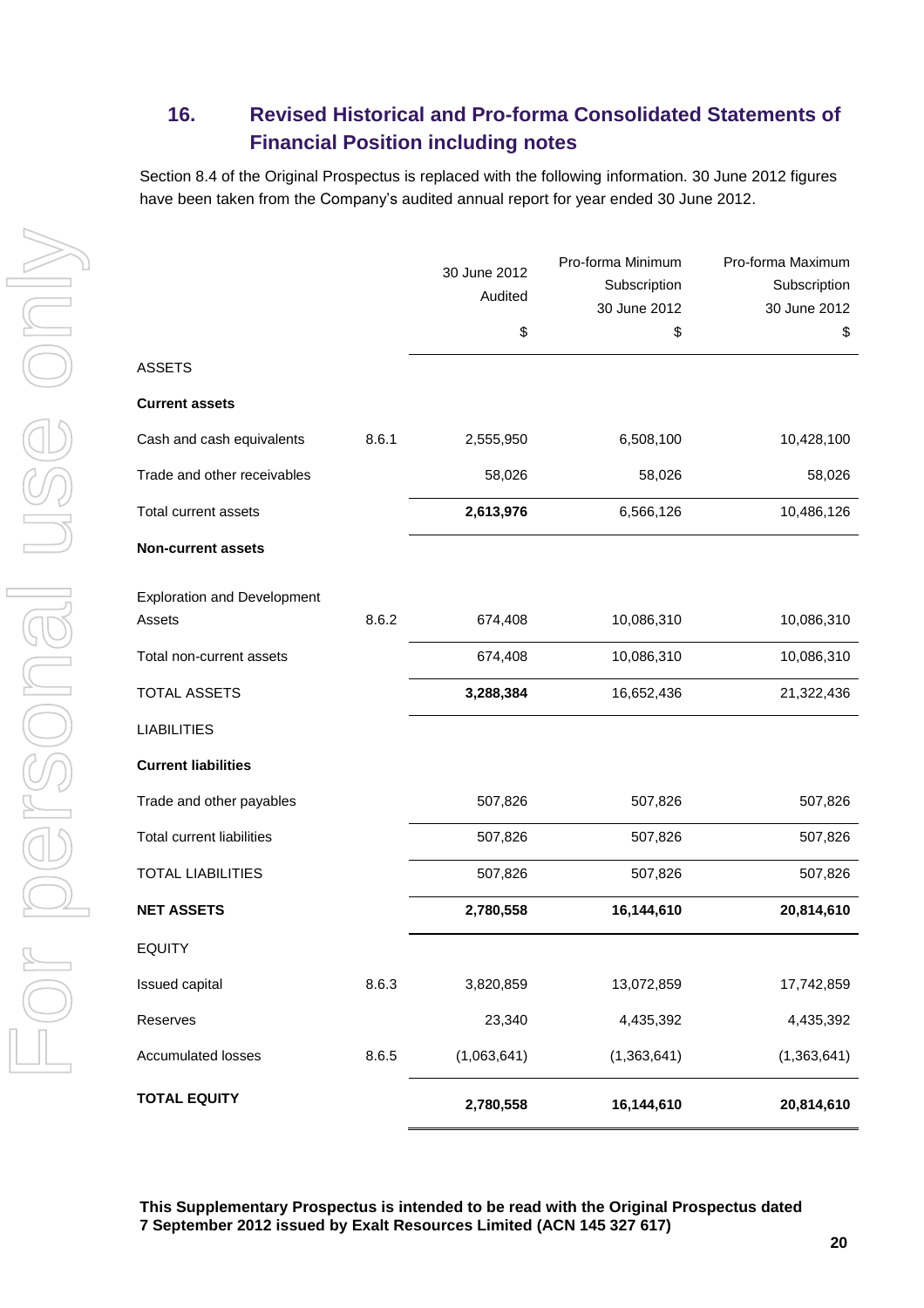Section 8.6.1 of the Original Prospectus is replaced with the following:

#### 8.6.1 **Cash and cash equivalents**

|                                           | Minimum<br>Subscription | Maximum<br>Subscription |
|-------------------------------------------|-------------------------|-------------------------|
|                                           | \$                      | \$                      |
| Cash and cash equivalents at 30 June 2012 | 2,555,950               | 2,555,950               |
| Proceeds from Issue of Shares             | 5,000,000               | 10,000,000              |
| Part re-imbursement of Ruck Pty Ltd       | 0                       | (750,000)               |
| Bonus payable to Managing Director        | (300,000)               | (300,000)               |
| Payment of Capital Raising Fees           | (680,000)               | (980,000)               |
| Payment of GST                            | (68,000)                | (98,000)                |
| Cash acquired on acquisition of Odni      | 150                     | 150                     |
| Pro-forma cash and cash equivalents       | 6,508,100               | 10,428,100              |

Section 8.6.2 of the Original Prospectus is replaced with the following:

#### 8.6.2 **Exploration and Development Assets**

|                                                     | Minimum<br>Subscription | Maximum<br>Subscription |
|-----------------------------------------------------|-------------------------|-------------------------|
|                                                     | \$                      | \$                      |
| Exploration and Development Assets at 30 June       |                         |                         |
| 2012                                                | 674,408                 | 674,408                 |
| <b>Issue of Shares</b>                              | 5,000,000               | 5,000,000               |
| Part re-imbursement of Ruck Pty Ltd                 | 0                       | 750,000                 |
| <b>Issue of Options</b>                             | 1,772,052               | 1,772,052               |
| <b>Issue of Performance Shares</b>                  | 2,640,000               | 2,640,000               |
| <b>Odni Consolidation</b>                           | (150)                   | (150)                   |
| <b>Pro-Forma Exploration and Development Assets</b> | 10,086,310              | 10,836,310              |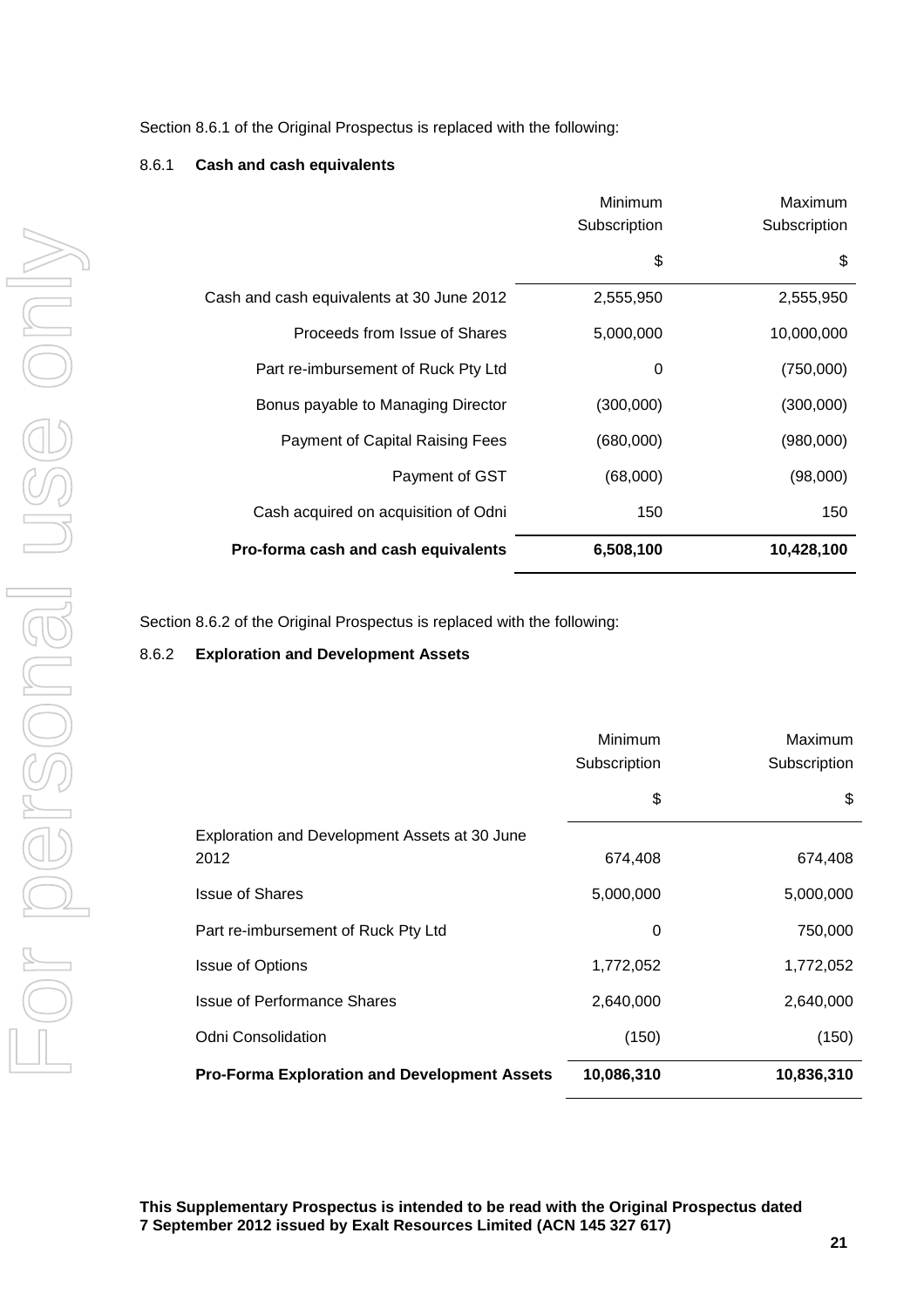#### 8.6.3 **Issued capital**

| <b>Minimum Subscription</b>     | Number of<br><b>Shares</b> | \$         |
|---------------------------------|----------------------------|------------|
|                                 |                            |            |
| Issued Capital at 30 June 2012  | 28,875,003                 | 3,820,859  |
| Proceeds from Issue of Shares   | 25,000,000                 | 5,000,000  |
| Shares Issued to Odni Vendors   | 25,000,000                 | 5,000,000  |
| Payment of Capital Raising Fees |                            | (680,000)  |
| Payment of GST                  | ٠                          | (68,000)   |
| <b>Pro-forma Issued Capital</b> | 78,875,003                 | 13,072,859 |

| <b>Maximum Subscription</b>     | Number of<br><b>Shares</b> | \$         |
|---------------------------------|----------------------------|------------|
|                                 |                            |            |
| Issued Capital at 30 June 2012  | 28,875,003                 | 3,820,859  |
| Proceeds from Issue of Shares   | 50,000,000                 | 10,000,000 |
| Shares Issued to Odni Vendors   | 25,000,000                 | 5,000,000  |
| Payment of Capital Raising Fees |                            | (980,000)  |
| Payment of GST                  | ۰                          | (98,000)   |
| <b>Pro-forma Issued Capital</b> | 103,875,003                | 17,742,859 |

Section 8.6.5 of the Original Prospectus is replaced with the following: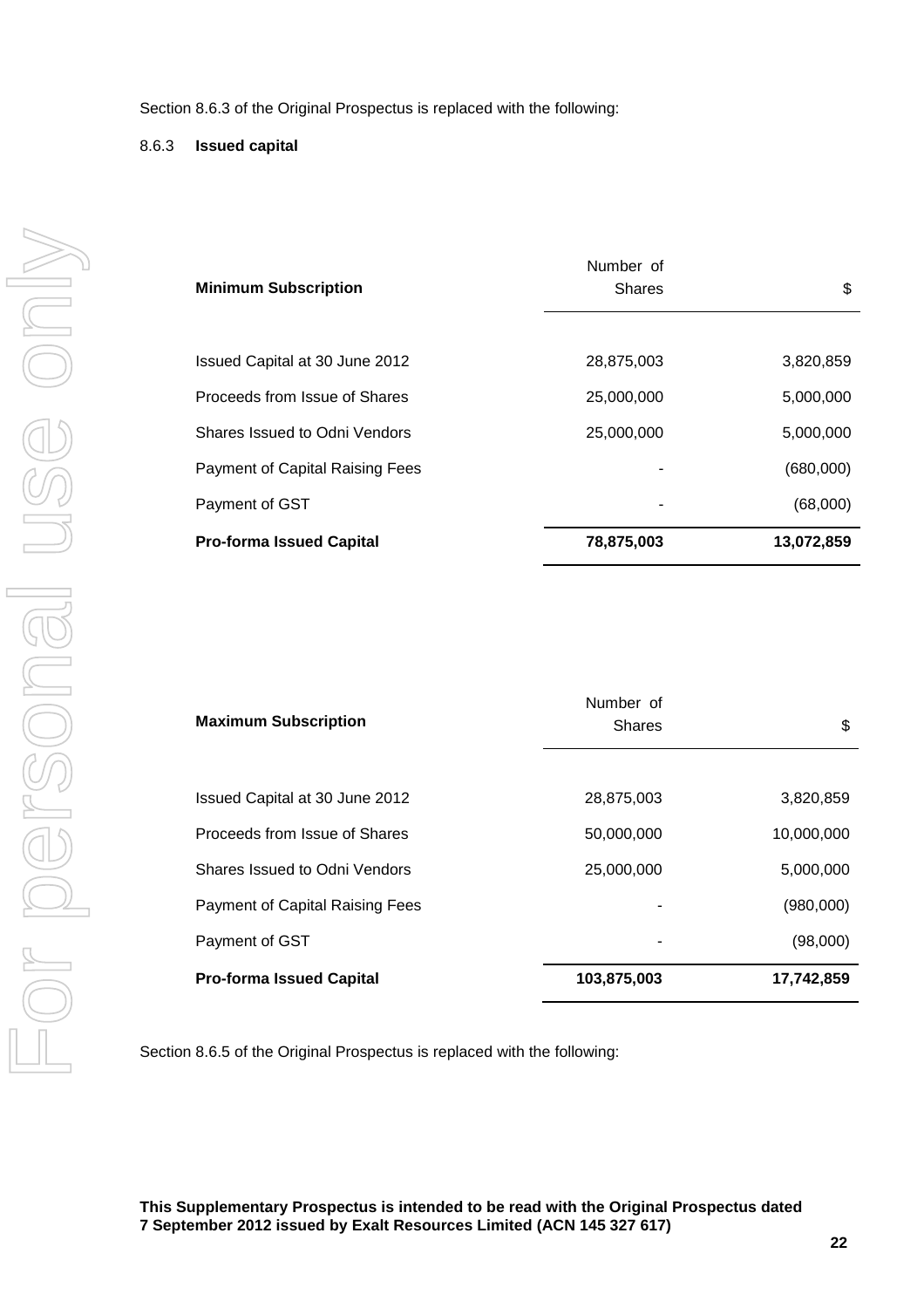|                                     | Minimum<br>Subscription | Maximum<br>Subscription |
|-------------------------------------|-------------------------|-------------------------|
|                                     | \$                      | S                       |
|                                     |                         |                         |
| Accumulated Losses at 30 June 2012  | (1,063,641)             | (1,063,641)             |
| Bonus Payable to Managing Director  | (300,000)               | (300,000)               |
| <b>Pro Forma Accumulated Losses</b> | (1, 363, 641)           | (1, 363, 641)           |

## **17. Revised Exploration Budget**

Section 7 of the Independent Technical Review, which is included at section 6 of the Original Prospectus, is replaced with the following:

#### "**Section 7. EXPLORATION BUDGET**

Exalt Resources has prepared budgets to further explore the relevant assets (Sugico, BIG, MMBP and Karin) and the pipeline Prospects (Damanka and others). The stated objective of the exploration programme is to identify the coal resources and classify the coal into the JORC categories of Measured\Indicated\Inferred Resources and Proved\Probable Reserves. Budgets have been prepared for 2 cases; for a minimum subscription of \$5 million and for a maximum subscription of \$10 million. The actual budget will depend on the capital raised. The budgets were prepared to an appropriate level of detail for exploration programmes. Table 7.1 gives a summary of the budgets; the budgets themselves were issued in greater detail.

**Table 7.1 – Exploration Budgets**

| <b>Relevant Asset</b>   | \$5 million Min<br><b>Subscription</b> | \$10 million Max<br><b>Subscription</b> |
|-------------------------|----------------------------------------|-----------------------------------------|
| <b>Sugico</b>           | ۰                                      | 1,500,000                               |
| <b>BIG</b>              |                                        |                                         |
| Mapping<br>۰            | 48,000                                 | 48,000                                  |
| Geophysics<br>٠         | 100,000                                | 100,000                                 |
| Drilling<br>٠           | 310,000                                | 557,000                                 |
| <b>Other Costs</b><br>۰ | 523,900                                | 554,440                                 |
| <b>BIG TOTAL</b>        | 981,900                                | 1,260,400                               |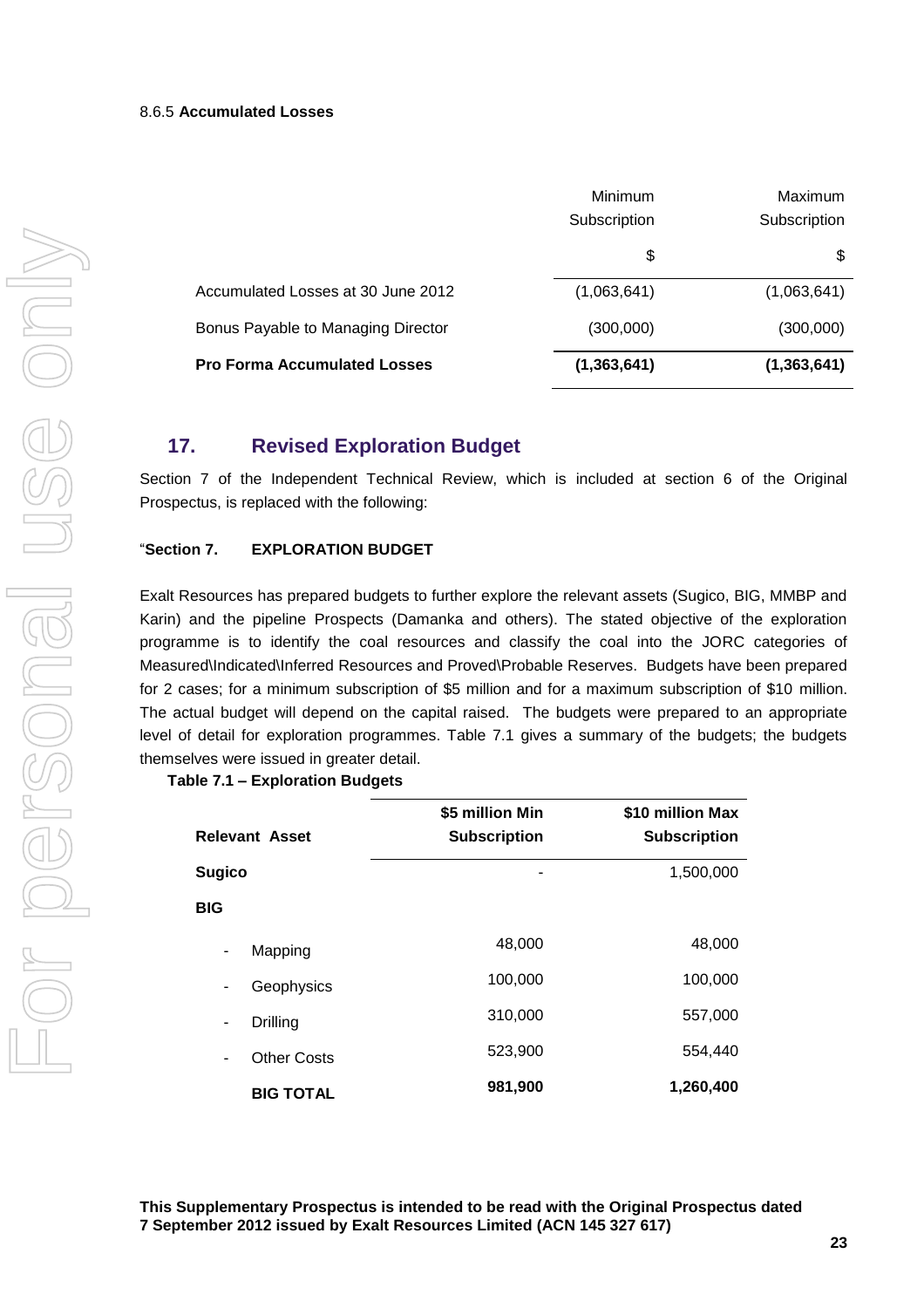#### **MMBP**

|                          | <b>TOTAL BUDGET</b> | \$2,742,550 | \$5,052,550 |
|--------------------------|---------------------|-------------|-------------|
|                          | <b>KARIN TOTAL</b>  | 765,750     | 1,007,250   |
| ۰                        | <b>Other Costs</b>  | 391,750     | 430,000     |
| ٠                        | Drilling            | 280,000     | 483,000     |
| ۰                        | Geophysics          | 70,000      | 70,000      |
| $\overline{\phantom{a}}$ | Mapping             | 24,000      | 24,000      |
| <b>KARIN</b>             |                     |             |             |
|                          | <b>MMBP TOTAL</b>   | 994,900     | 1,284,900   |
|                          | <b>Other Costs</b>  | 515,400     | 555,400     |
| -                        | Drilling            | 330,000     | 580,000     |
| ٠                        | Geophysics          | 100,000     | 100,000     |
|                          | Mapping             | 49,500      | 49,500      |

The budgets do not give an indication of the proposed number of drillholes. Direct discussion with the Exalt geologist confirmed that the budget is based on metres drilled rather than holes drilled. MMC accept this as appropriate estimating methodology.

By definition, exploration does not have known outcomes. Therefore, whilst it is reasonable to set objectives such as Measured\Indicated\Inferred Resources, it is not possible to guarantee that any exploration will achieve those results. There are too many unknowns at the beginning of any exploration programme.

Furthermore, definition of JORC Reserves requires that the JORC Resources be "economically mineable". This necessitates some level of mine/project planning and forecasting of future coal markets and coal prices. These can't be determined by exploration alone. There are amounts included in the detailed budget for mining studies to produce JORC Statements.

Exploration is normally undertaken in stages, with increasing knowledge of the deposit at each stage. Some assets may require more exploration than others. This will only be known as the exploration proceeds. It is appropriate to also budget expenditures in stages. The Exalt budgets include what are effectively 3 exploration stages; mapping, geophysics and drilling. MMC assume these would be staged in time and that budgets would change depending on the outcomes of each stage.

Having reviewed the proposed budgets, MMC conclude the following:

- "the budgets have been prepared with an appropriate level of estimating detail;
- the budgets appear comprehensive and include all of the items normally incurred in exploration;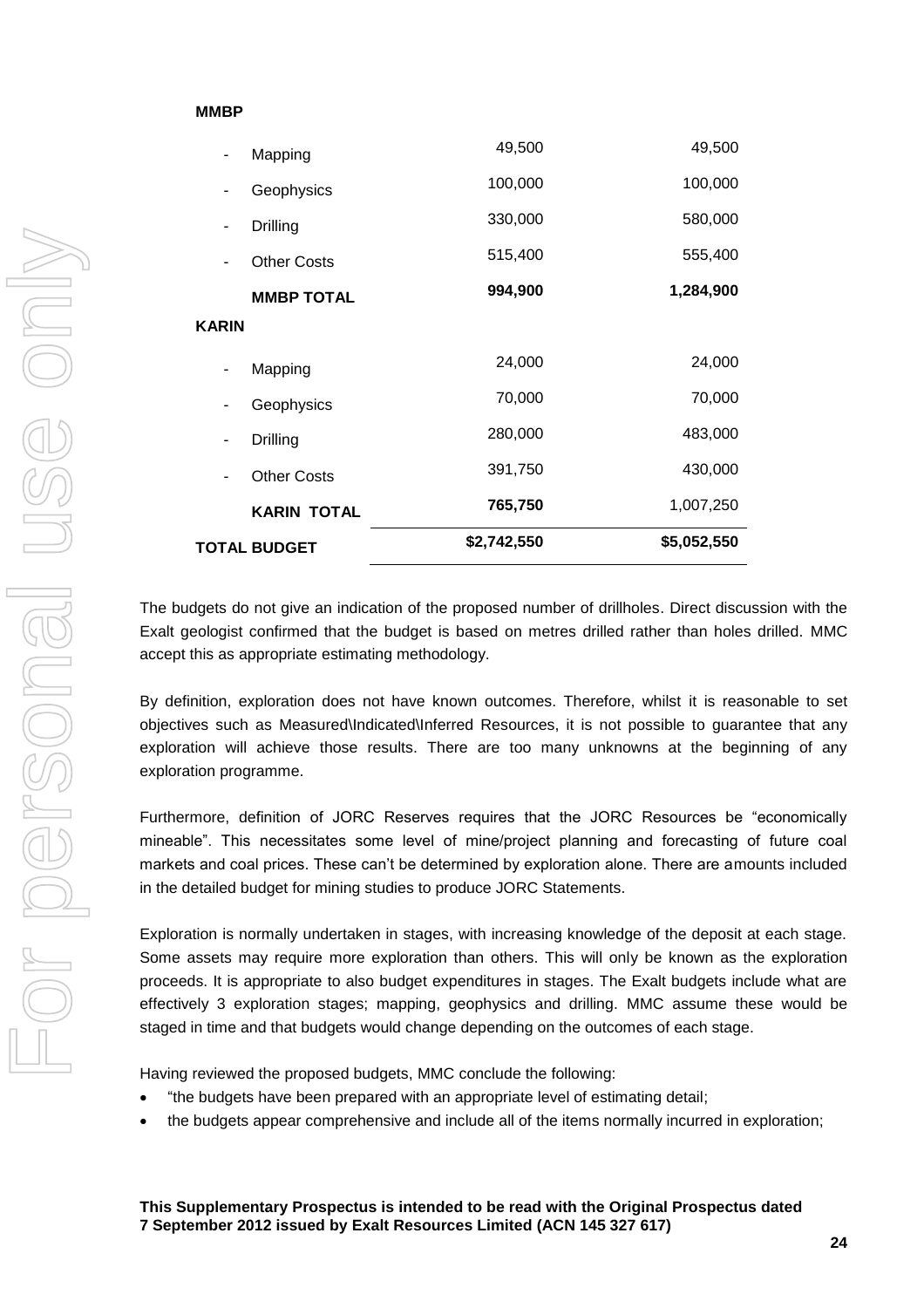- the \$5 million minimum subscription budget should result in significantly increased knowledge and understanding of the geological setting of each coal prospect;
- the \$10 million maximum subscription budget should result in still greater knowledge of each asset and should therefore increase the likelihood of identifying JORC Resources; and
- subject to successful exploration, it is reasonable to expect that the \$10 million maximum subscription budget will achieve the stated objective of quantifying JORC Resources (Measured, Indicated or Inferred) for the Relevant Assets."

## **18. Risk Factors**

## **Funding**

The Company is now proposing to raise a minimum of \$5 million and a maximum of \$10 million.

The paragraph entitled 'Funding' in section 1.2 of the Original Prospectus is replaced with the following:

"In the event that the Company is unsuccessful in raising the revised maximum subscription of \$10 million, it is unlikely that Project Sugico will proceed under the terms outlined in the Original Prospectus. Should only the minimum amount be raised, project Sugico will not proceed and the remaining Indonesian projects will be allocated reduced exploration expenditure in accordance with the revised budget as set out in section 15 of this Supplementary Prospectus.

Should the Company wish to proceed with Project Sugico in the future, then the Company may need to raise debt or additional equity capital in order to satisfy its obligations under the Sugico Letter of Intent set out in section 10.5.4 of the Original Prospectus."

#### **'Clean and clear' title**

The Company has been advised that the BIG IUP has been removed from the ESDM's 'clean and clear' list, as announced in CNC List No 7 issued on 16 October 2012. The Company understands that the reason for this removal is that the BIG IUP (together with three other IUP issued by Bulungan district) straddles the boundary between Bulungan (the district which issued the IUP) and Berau district to its south.

The Company understands that IUP which cross district boundaries should be issued by the provincial authorities, rather than the district authorities. The Company also understands that ESDM is in talks with regional authorities as to how to resolve boundary uncertainty issues and resolution is expected by 31 December 2012. The Company intends to continue its investigations and discussions with the ESDM and will update the market in due course.

The paragraphs titled "'Clean and clear' title" in sections 1.12 and 5.1 of the Original Prospectus are replaced with the following:

#### "'**Clean and clear' title**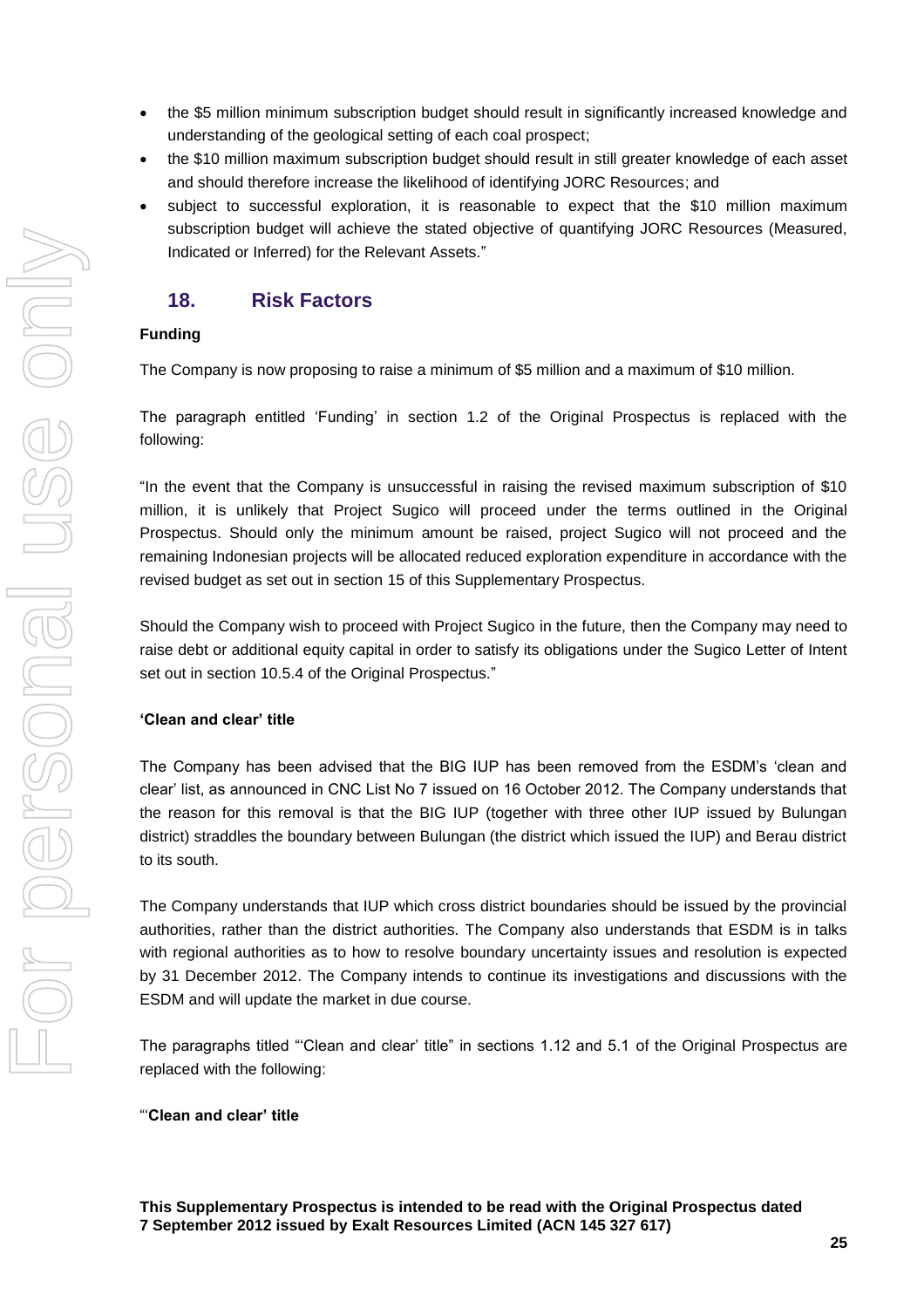In an effort to bring licensing into some order, the ESDM has placed a moratorium on the issuing of new licences under the Indonesian mining law and has been undertaking limited audits of all licences issued. The intention is to reveal where there are over-lapping licences. As a result of this process, ESDM issues lists and maps and statements on request, indicating that the licence involved is "clean and clear" ("**CNC**"). The IUP is thereby recognised by ESDM as legitimate, which carries an inference that the IUP has been properly issued, although this is not stated. The CNC lists are an administrative attempt to clear away confusion, and carry no legal status.

There is no definition of what "clean and clear" means, but it is understood to mean simply that there are no overlapping issues (with conflicting licences for the same product).

What "clean and clear" does not mean is that the licence holder is up to date with its obligations under the licence, that it has obtained any necessary approvals from the Ministry of Forestry, whether or not the licence holder also owns the land involved, whether or not there are land titles in place, whether there are any disputes with registered or traditional land owners, and whether there is any illegal mining activity taking place.

The Karin Project is not currently included on any CNC list nor is one of the licences constituting Project Sugico. In addition, Project BIG has recently been removed from the relevant CNC list. The Company understands that the reason for this removal is that the BIG IUP (together with three other IUP issued by Bulungan district) straddles the boundary between Bulungan (the district which issued the IUP) and Berau district to its south.

The Company understands that IUP which cross district boundaries should be issued by the provincial authorities, rather than the district authorities. The Company also understands that ESDM is in talks with regional authorities as to how to resolve boundary uncertainty issues and resolution is expected by 31 December 2012. The Company intends to continue its investigations and discussions with the ESDM and will update the market in due course.

The Company does not intend to expend a substantial amount of funds on exploring and developing an IUP until the IUP is included in a CNC list."

## **19. Updates to Solicitor's Report**

Paragraph B3 on page 3 of the Solicitor's Report in section 9 of the Original Prospectus is replaced as follows:

"That identified as the MMBP Project (located in East Kalimantan) is listed by ESDM as clean and clear."

The following is inserted as a new paragraph B4 on page 3 of the Solicitor's Report in section 9 of the Original Prospectus, and the existing paragraph numbers in paragraph B are adjusted accordingly:

"That identified as the BIG Project (also located in East Kalimantan) was previously shown to be clean and clear. The Company, however, has been advised that the BIG IUP has been removed from the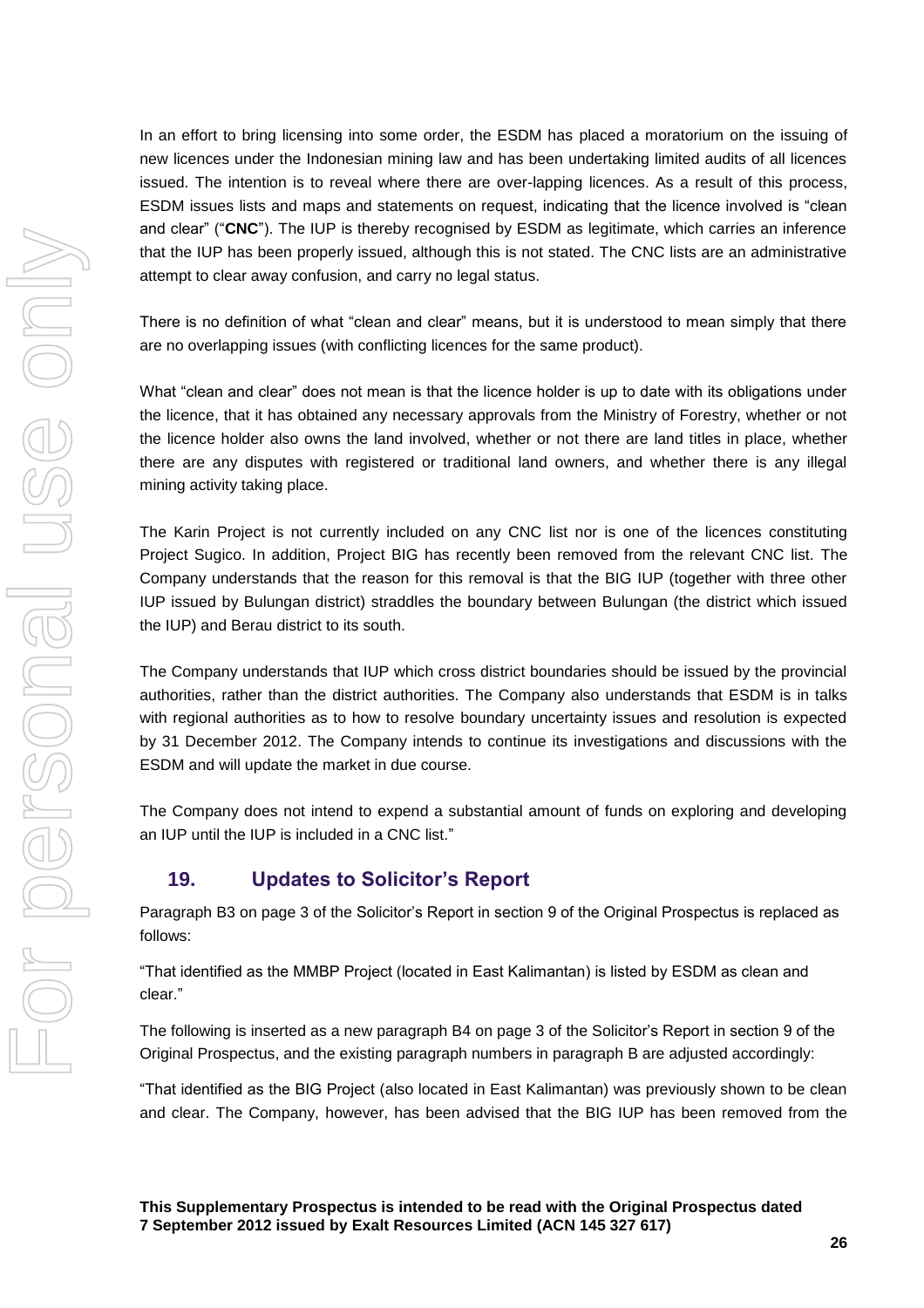ESDM's 'clean and clear' list, as announced in CNC List No 7 issued on 16 October 2012. It appears that the reason for this removal is that the BIG IUP (together with three other IUP issued by Bulungan district) straddles the boundary between Bulungan (the district which issued the IUP) and Berau district to its south.

IUP which cross district boundaries should be issued by the provincial authorities, rather than the district authorities. ESDM is in talks with regional authorities as to how to resolve boundary uncertainty issues and resolution of all such matters is expected before the end of the year."

The paragraph titled "BIG IUP" on page 21 of the Solicitor's Report in section 9 of the Original Prospectus is replaced as follows:

#### "**BIG IUP**

| Owner                   | PT Bakti Inti Guna                                                                                                                                                            |
|-------------------------|-------------------------------------------------------------------------------------------------------------------------------------------------------------------------------|
| Type of Licence         | <b>IUP Exploration for coal</b>                                                                                                                                               |
| Date of Issue           | 29 April 2010                                                                                                                                                                 |
| <b>Validity Period</b>  | 7 years (2 years for survey, 4 years for exploration, 1 year for<br>feasibility study)                                                                                        |
| Area                    | 4,969.47 ha.                                                                                                                                                                  |
| Location                | Bulungan District, East Kalimantan (although it now appears it<br>may be partly in Berau District)                                                                            |
| <b>Status</b>           | Not Clean and Clear                                                                                                                                                           |
| <b>Competing Rights</b> | <b>IUPHHK</b> for natural timber of PT Inhutani Sambarata                                                                                                                     |
| Exalt Interest          | Exalt has agreement with Odni Pte Ltd to purchase all shares<br>of the company. On 20 June 2012 Odni signed an agreement<br>with shareholders of BIG to buy all their shares. |

This IUP was issued on 29 April 2010 apparently in place of a pre-existing KP. It refers in its preamble to a request of the company concerning a KP for General Survey held by the company. The IUP was listed as clean and clear in ESDM's List 1 but removed by an announcement attached to List 7 issued on 16 October 2012.

A visit by us to the relevant Bupati's Office and Mines Office during the week commencing 25 June 2012, supported by letters requesting advice, revealed no concerns regarding the status of this IUP. However ESDM's announcement has changed this.

The BIG IUP has been removed from the ESDM's 'clean and clear' list, as announced in CNC List No 7 issued on 16 October 2012. It appears that the reason for this removal is that the BIG IUP (together with three other IUP issued by Bulungan district) straddles the boundary between Bulungan (the district which issued the IUP) and Berau district to its south.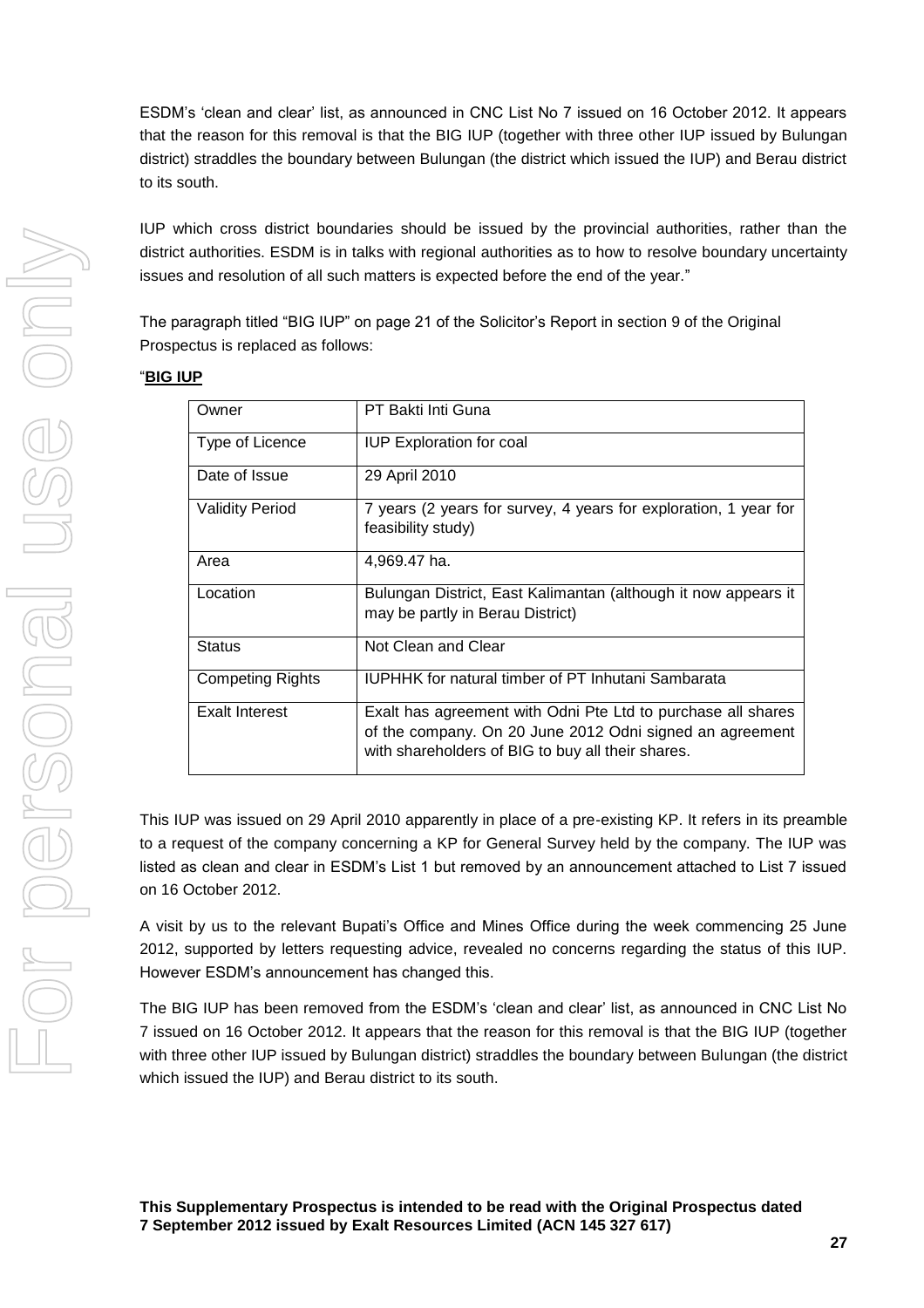IUP which cross district boundaries should be issued by the provincial authorities, rather than the district authorities. There is, however, no evidence of any deliberate wrongdoing and it appears to be a case of confusion as to where the district boundaries actually lie, which is a common occurrence. ESDM is in talks with regional authorities as to how to clear up such matters, and resolution of all such matters is expected before the end of the year.

A visit by us to the Forestry Office also during the week commencing 25 June 2012 followed by written advice dated 9 July 2012 advised that BIG should obtain the relevant permit from the Ministry of Forestry before it proceeds with exploration activities. There was no suggestion that the IUP is in any way in jeopardy. The same general advice was given as for the MMBP IUP – BIG must obtain a borrow-use permit before it begins exploration. We do not know whether exploration has commenced.

However the letter from Forestry also shows there is a forest use right apparently over the whole of the IUP area – held by the same company as that over the MMBP IUP, and presumably is the same right. The forest use right (IUPHHK Hutan Alam) covers 5,078.76 ha of natural forest, all with HPT status. The inference from the letter is that the IUP is within this area. IUPHHK Hutan Alam or *Izin Usaha Pemanfaatan Hasil Hutan Kayu Hutam Alam* means a Licence to Exploit Forest Timber Products in Natural Forest, and is granted pursuant to Government Regulation 6/2007 referred to above. Agreement with the licence holder regarding access is needed.

The district BPN office advised that there are no land titles issued in the areas concerned. A letter confirming this advice is expected to be forthcoming."

## **20. Applications**

#### **Investors who have NOT previously submitted an Application Form**

Applications for Shares under the Offer must be made using the application form attached to or accompanying this Supplementary Prospectus (**Supplementary Application Form**). Applications must not be made on the Application Form attached to or accompanying the Original Prospectus.

The Supplementary Application Form contains detailed instructions on how it is to be completed. Applications for Shares must be for a minimum of 10,000 Shares and thereafter in multiples of 500 Shares and payment for the Shares must be made in full at the issue price of \$0.20 per Share.

The Company reserves the right to close the Offer early.

## **21. Definitions**

The Glossary in the Original Prospectus is amended as follows:

The following definitions are added:

"**Annual General Meeting** means the 2012 Annual General Meeting of the Company, to be held on 30 November 2012.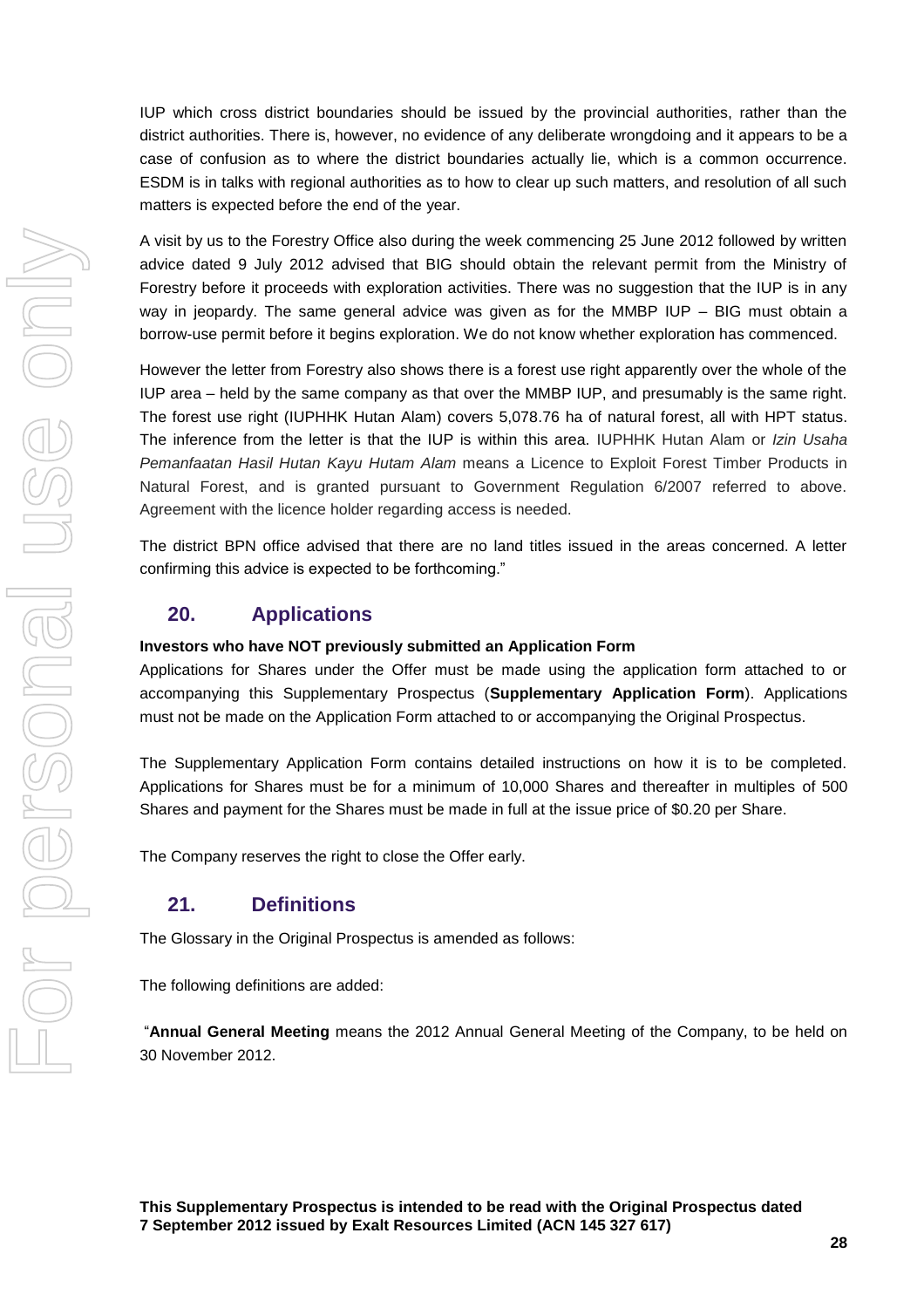**Deed of Amendment – Share Purchase Agreement** means the deed of amendment to the Share Purchase Agreement, executed on or about 24 October 2012, a summary of which is set out in section 10 of the Supplementary Prospectus."

The following definitions are amended as follows:

"**Closing Date** means 26 October 2012, unless extended at the discretion of the Board."

"**Delayed Shares** means 8,333,334 Shares forming part of the Consideration Securities."

"**MMBP Purchase Agreement**" means the share purchase agreement to be entered into between Odni and the MMBP Sellers in relation to the MMBP Shares."

"**Share Purchase Agreement** means the Share Purchase Agreement as amended by the Deed of Amendment – Share Purchase Agreement."

## **22. Consent**

BDO Audit Pty Limited has given its written consent to the inclusion in this Supplementary Prospectus of its Investigating Accountant's Report and to all statements referring to that report in the form and context in which they appear in the Original Prospectus, as amended by this Supplementary Prospectus, and has not withdrawn such consent before the lodgment of this Supplementary Prospectus with ASIC.

Minarco-Mine Consult has given its written consent to the inclusion in this Supplementary Prospectus of the amendment to its Independent Technical Review, and all statements referring to the Independent Technical Review in the Original Prospectus, as amended by the Supplementary Prospectus, in the form and context in which they appear and has not withdrawn such consent before the lodgment of this Supplementary Prospectus with ASIC.

Hutabarat, Halim & Rekan has given its written consent to the inclusion in this Supplementary Prospectus of the amendment to its Solicitor's Report, and all statements referring to the Solicitor's Report in the Original Prospectus, as amended by the Supplementary Prospectus, in the form and context in which they appear and has not withdrawn such consent before the lodgment of this Supplementary Prospectus with ASIC.

No other person or advisor to the Company who consented to be named in the Original Prospectus has withdrawn their consent to be named in the Original Prospectus as at the date of this Supplementary Prospectus.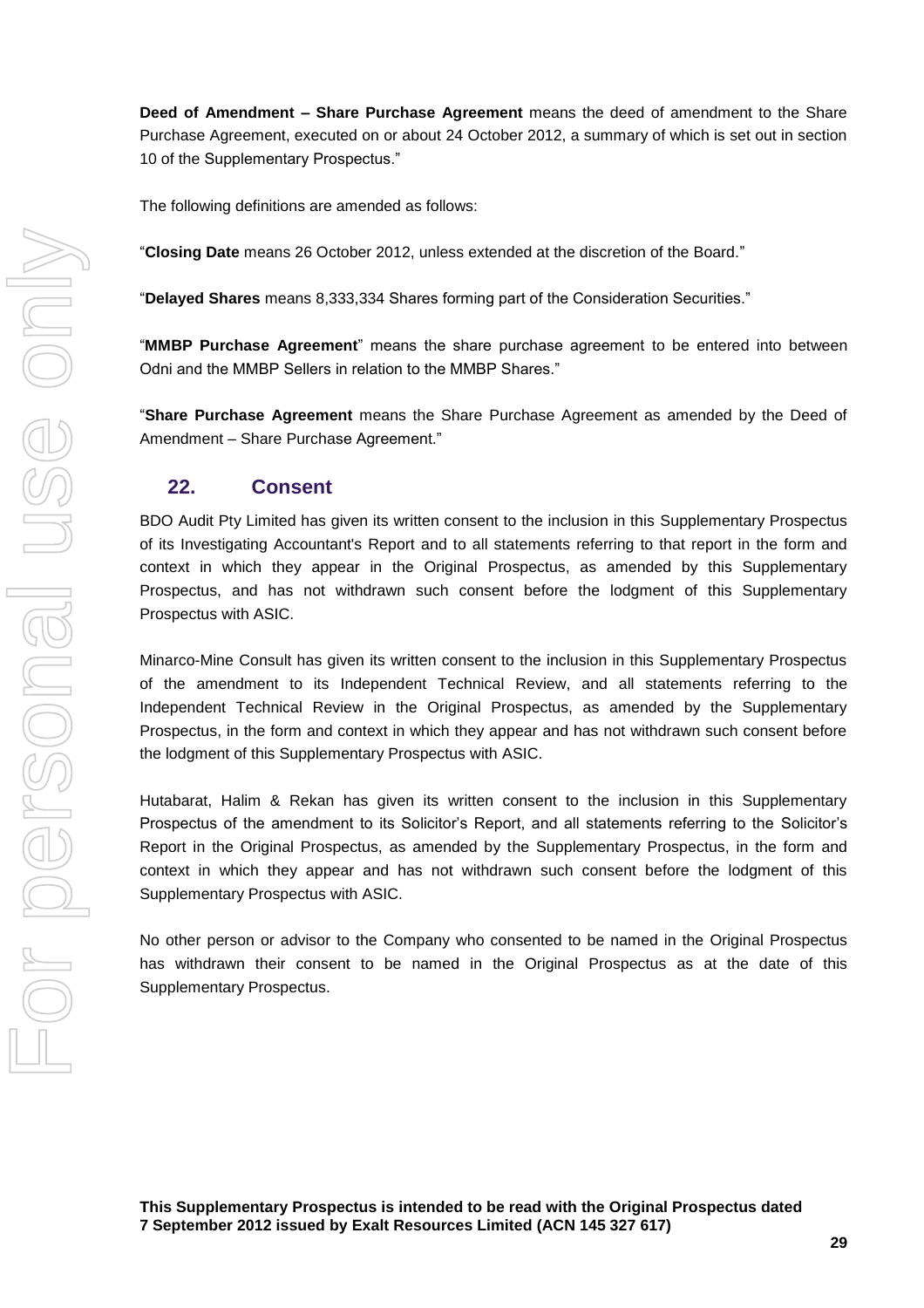## **23. Directors' Authorisation**

This Supplementary Prospectus is issued by the Company and its issue has been authorised by a resolution of the Directors.

In accordance with section 720 of the Corporation Act, each Director has consented to the lodgment of this Supplementary Prospectus with ASIC.

Signed for and on behalf of **Exalt Resources Limited** by Mr Barry Tudor

\_\_\_\_\_\_\_\_\_\_\_\_\_\_\_\_\_\_\_\_\_\_\_\_\_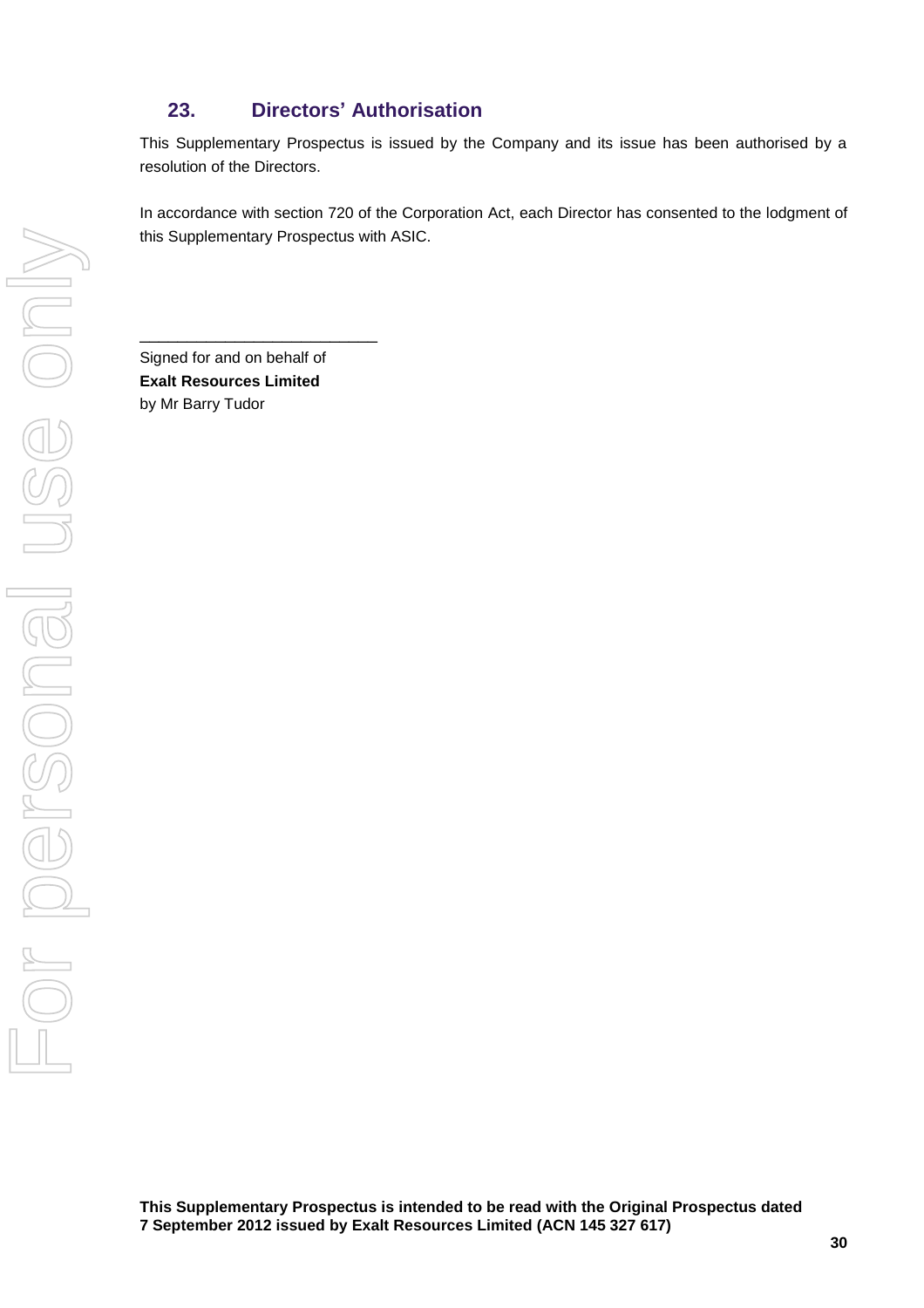## **APPENDIX 1 – UPDATED INDEPENDENT ACCOUNTANT'S REPORT**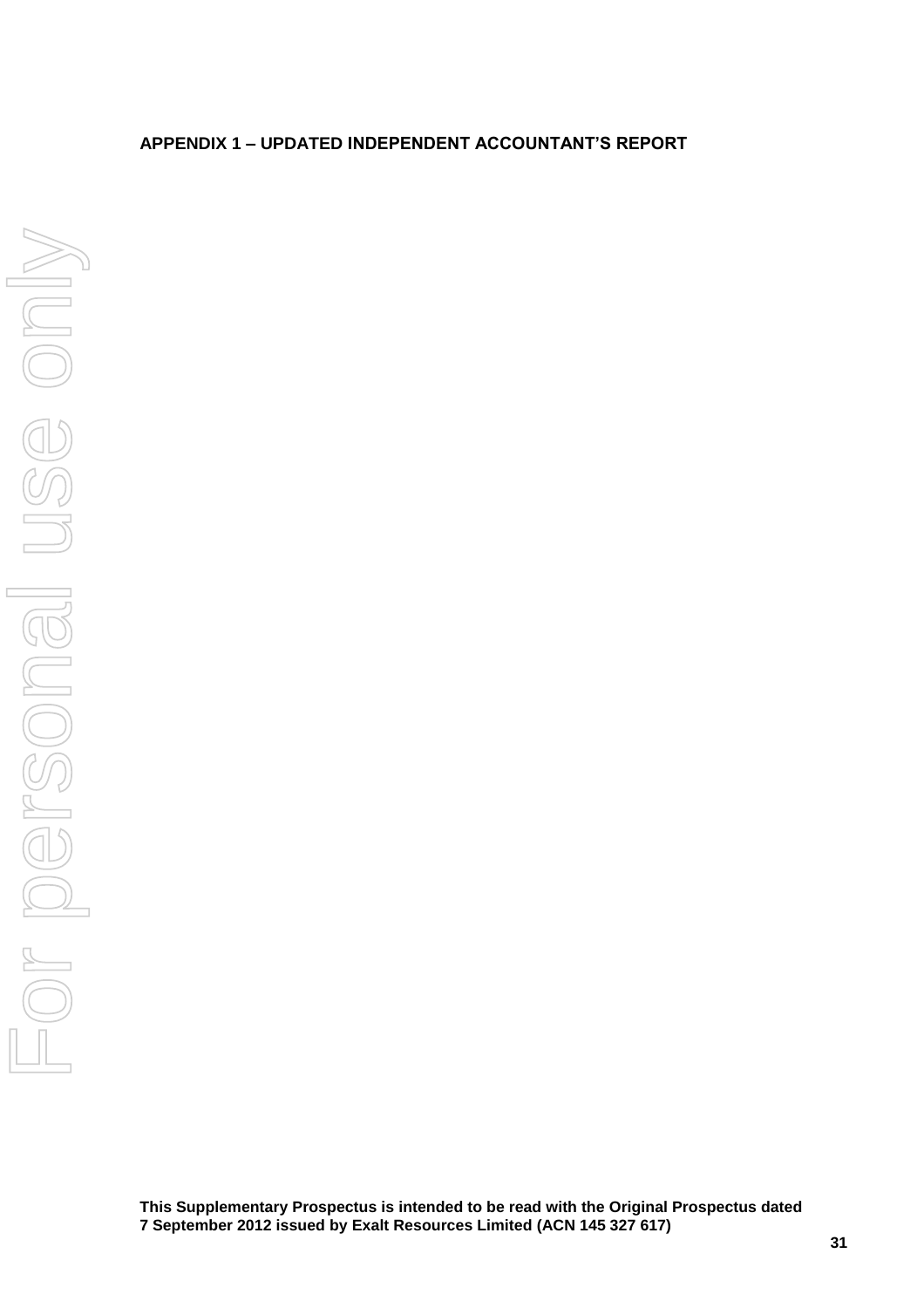

Tel: +61 7 3237 5999 Fax: +61 7 3221 9227 **www.bdo.com.au**

Level 18, 300 Queen St Brisbane QLD 4000, GPO Box 457 Brisbane QLD 4001 Australia

The Directors Exalt Resources Limited Level 5 56 Pitt Street Sydney NSW 2000

24 October 2012

Dear Sirs

#### **INVESTIGATING ACCOUNTANT'S REPORT**

#### **1. Introduction**

We have been engaged by Exalt Resources Limited (Company) to prepare this investigating accountant's report on Historical and Pro-forma Financial Information of the Company for inclusion in the Prospectus dated 7 September 2012 , as supplemented by a Supplementary Prospectus dated on or about 24 October 2012(Prospectus).

The Company is looking to raise capital via a public offering to raise up to \$10 million before costs.

The Historical and Pro-forma Financial Information included in the Prospectus illustrate the financial position of the Company as at 30 June 2012 and provides investors with a Pro-forma Statement of Financial Position as at 30 June 2012 adjusted to include the Pro-forma Transactions outlined in Section 8.3 of the Prospectus.

The purpose of this report is to report whether anything has come to our attention which causes us to believe that the Historical and Pro-forma Financial Information is not presented fairly in accordance with the recognition and measurement requirements of Australian Accounting Standards and other pronouncements issued by the Australian Accounting Standards Board, the accounting policies of the Company and the basis of preparation described in Sections 8.1 to 8.6 of the Prospectus.

This report does not address the rights attaching to the shares to be issued in accordance with the Supplementary Prospectus, the risks associated with the investment, nor forms the basis of an independent expert's opinion with respect to a valuation of the Company or a valuation of the share issue price.

References to the Company and other terminology used in this report have the same meaning as defined in the Glossary of the Original Prospectus.

#### **2. Historical & Pro-forma Financial Information**

We have been requested to prepare a report covering the Historical and Pro-forma Financial Information described below and disclosed in the Company's Prospectus at Section 8.1 to 8.6:

BDO Audit Pty Ltd ABN 33 134 022 870 is a member of a national association of independent entities which are all members of BDO Australia Ltd ABN 77 050 110 275, an Australian company limited by guarantee. BDO Audit Pty Ltd and BDO Australia Ltd are members of BDO International Ltd, a UK company limited by guarantee, and<br>form part of the international BDO network of independent member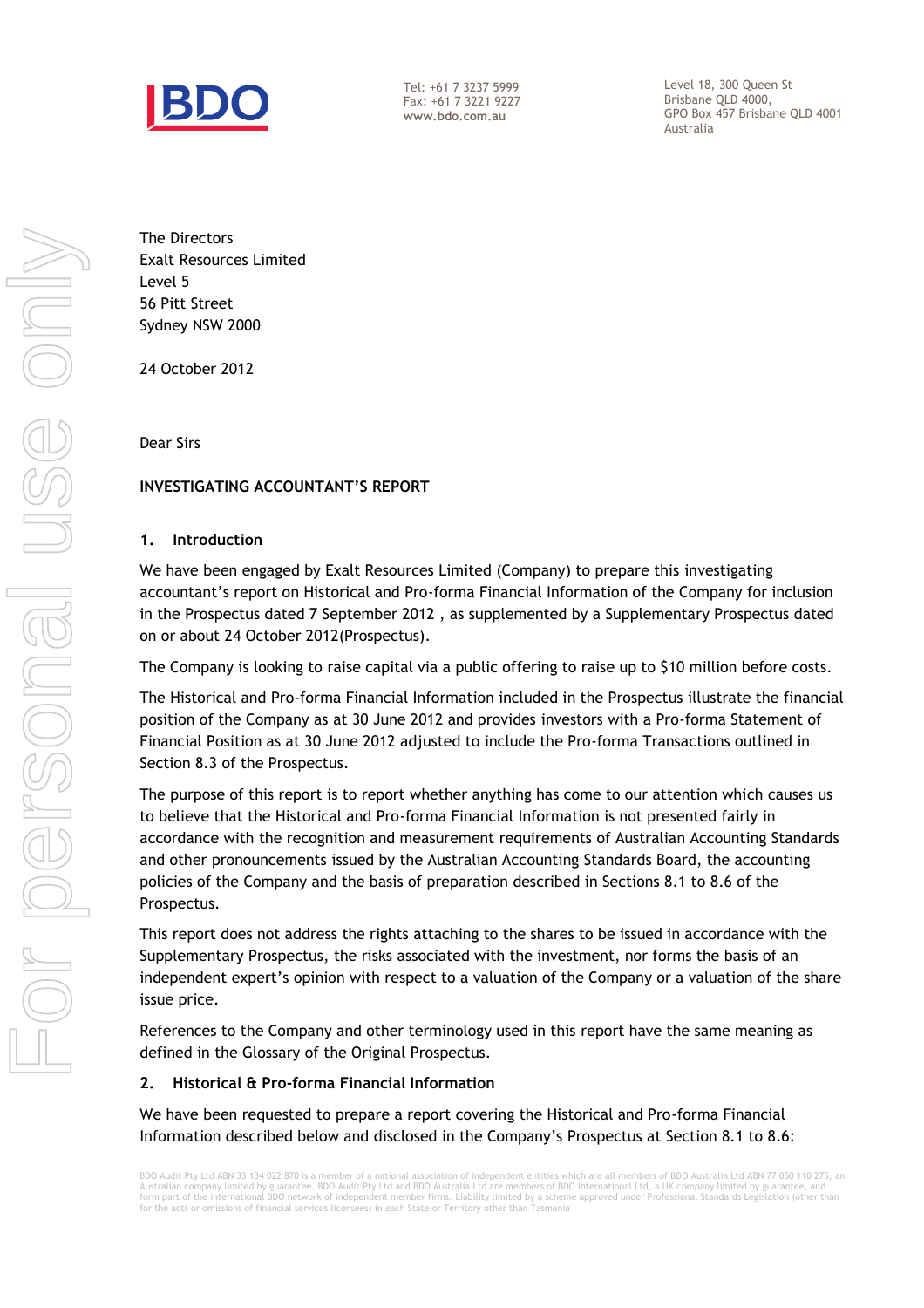- the Historical Statement of Financial Position as at 30 June 2012;
- the Pro-forma Statement of Financial Position as at 30 June 2012;
- the Pro-forma Transactions described in Section 8.3 ; and
- the other notes to the Historical and Pro-forma Financial Information.

Together, the above is referred to as the "Historical and Pro-forma Financial Information".

The Historical and Pro-forma Financial Information presented in the Company's Prospectus has been derived from the audited historical financial information of the Company for the period ended 30 June 2012, adjusted as applicable to reflect the Pro-forma Transactions detailed in Section 8.3 of the Prospectus.

The financial statements of the Company for the year ended 30 June 2012 were audited by the company's auditors. The audit opinion issued to the members of the Company relating to this financial statement was unmodified. We have reviewed this financial information in preparation of this report.

The Historical and Pro-forma Financial Information is presented in an abbreviated form in so far as it does not include all of the disclosures required by Australian Accounting Standards applicable to financial reports prepared in accordance with the *Corporations Act 2001*.

#### **3. Scope**

We have reviewed the Historical and Pro-forma Financial Information in order to report whether anything has come to our attention which causes us to believe that the Historical and Pro-forma Financial Information set out in the Prospectus, is not presented fairly in accordance with the recognition and measurement requirements of Australian Accounting Standards and other pronouncements issued by the Australian Accounting Standards Board, the accounting policies of the Company and the basis of preparation described in Section 8.5 of the Prospectus.

Our review has been conducted in accordance with Australian Auditing Standards on Review Engagements ASRE 2405 "Review of Historical Financial Information Other than a Financial Report". We made such enquiries and performed such procedures as we, in our professional judgement, considered reasonable in the circumstances including:

- Review of the Historical financial information of the Company for the year ended 30 June 2012;
- Review procedures applied to the Historical and Pro-forma Financial Information;
- Review of work papers, accounting records and other documents;
- Review of the Pro-forma Transactions described in Section 8.3 of the Prospectus; and
- Inquiry of Directors, management and others.

These review procedures were substantially less in scope than an audit examination conducted in accordance with Australian Auditing Standards and therefore provide less assurance than an audit .We have not performed an audit and, accordingly, we do not express such an opinion on the Company's Historical and Pro-forma Financial Information.

The review statement expressed in this report has been formed on the above basis.

#### **4. Directors' responsibilities**

The directors of the Company are responsible for the preparation and presentation of the Historical and Pro-forma Financial Information, including the determination of the pro-forma Transactions.

The directors' responsibility includes establishing and maintaining internal controls relevant to the preparation of the financial information in the Supplementary Prospectus that is free from material misstatement, whether due to fraud or error.

BDO Audit Pty Ltd ABN 33 134 022 870 is a member of a national association of independent entities which are all members of BDO Australia Ltd ABN 77 050 110 275, an<br>Australian company limited by guarantee. BDO Audit Pty Lt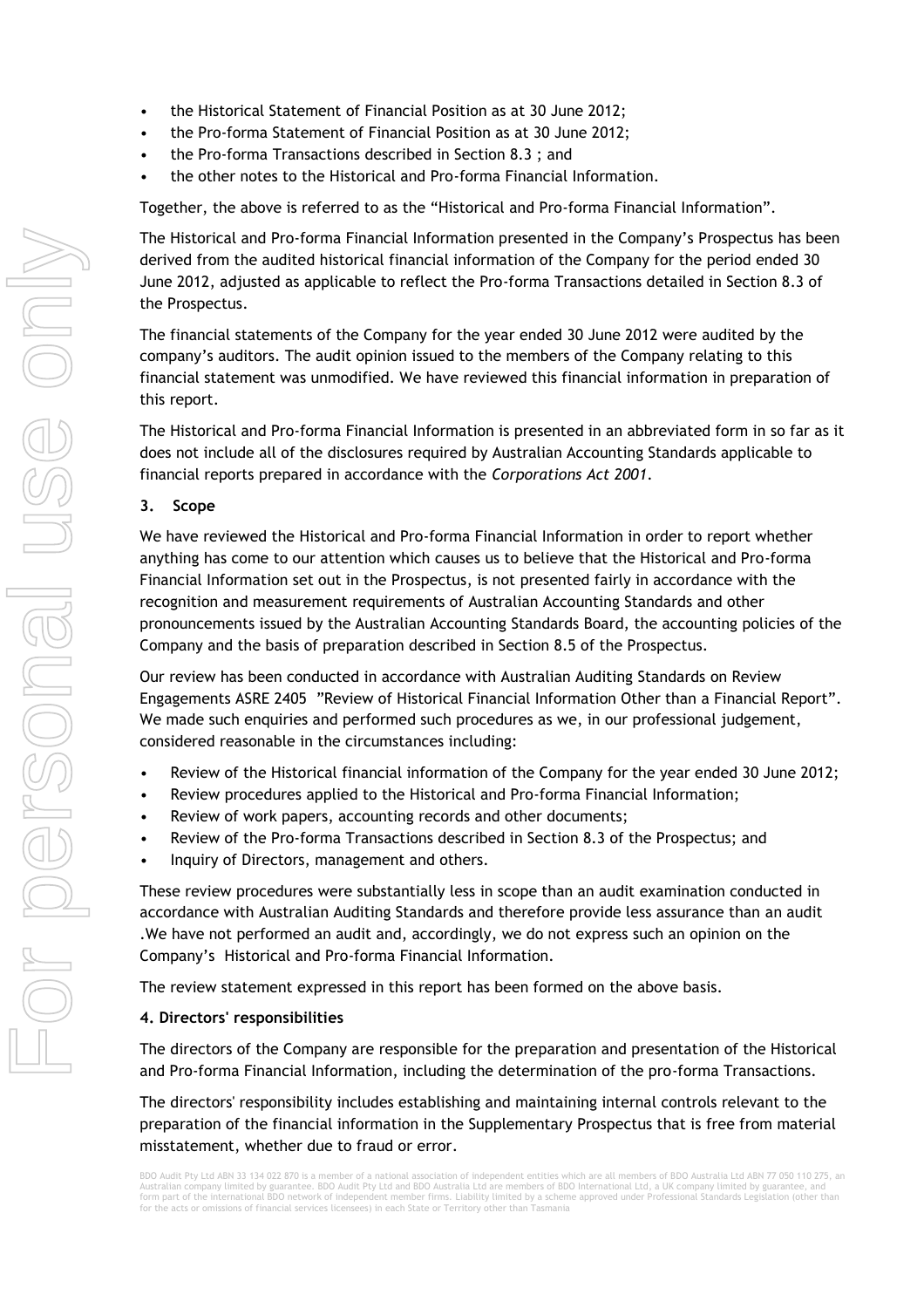#### **5. Review Statement on Historical and Pro-forma Financial Information**

Based on our review, which is not an audit, nothing has come to our attention which causes us to believe that the Historical and Pro-forma Financial Information set out in Sections 8.1 to 8.6 of the Prospectus is not presented fairly in accordance with the recognition and measurement requirements of Australian Accounting Standards and other pronouncements issued by the Australian Accounting Standards Board, the accounting policies of the Company and the basis of preparation described in Section 8.5 of the Prospectus.

#### **6. Subsequent Events**

Apart from the matters dealt with in this report, and having regard to the scope of our report, to the best of our knowledge and belief no material items, transactions or events outside of the ordinary business of the Company have come to our attention which would require comment on, or adjustment to, the information referred to in our report or that would cause the information to be misleading or deceptive.

#### **7. Independence Disclosure**

BDO Audit Pty Ltd does not have any pecuniary interests that could reasonably be regarded as being capable of affecting its ability to give an unbiased opinion in relation to this matter. BDO Audit Pty Ltd has provided advisory services and will receive normal professional fees for the preparation of this report. The Directors of BDO Audit Pty Ltd do not hold nor have any interest in any Ordinary Shares of the Company or its subsidiaries.

#### **8. Consent**

Consent to the inclusion of the Investigating Accountants Report in the Prospectus in the form and context in which it appears has been given. At the date of this report this consent has not been withdrawn.

Yours faithfully

#### **BDO Audit Pty Ltd**

RDO

**Damian Wright**

Director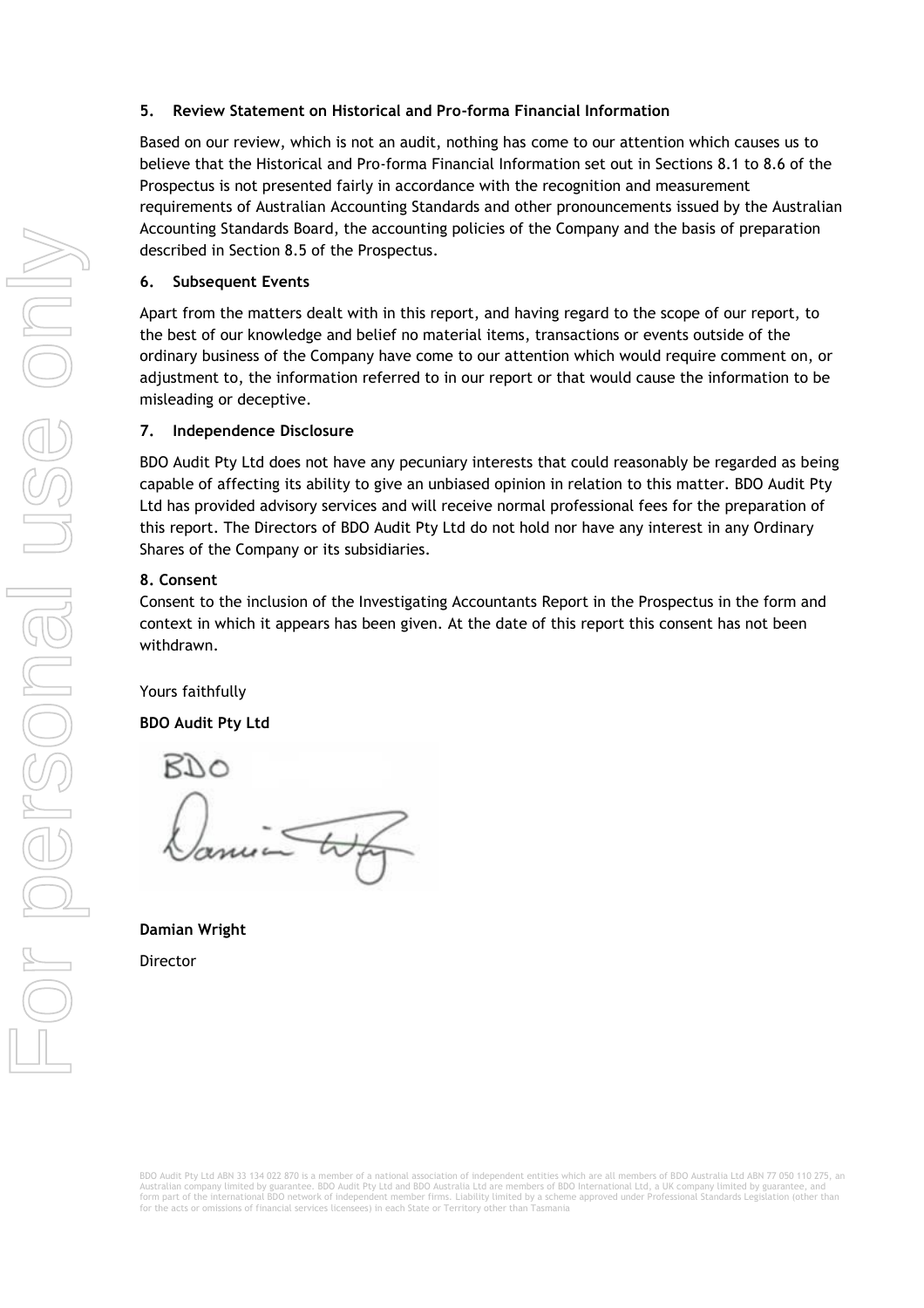# **Exalt Resources Limited**

ACN 145 327 617

## **Application Form**

**This Application Form is important. If you are in doubt as to how to deal with it, please contact your stockbroker or professional adviser without delay. You should read the entire Prospectus dated 7 September 2012 ("Prospectus") and the Supplementary Prospectus dated 24 October 2012 ("Supplementary Prospectus") carefully before completing this form. To meet the requirements of the Corporations Act, this Application Form must not be distributed unless included in, or accompanied by, the Prospectus and the Supplementary** 

| <b>V</b> we apply for                                   |                                                                                                                               | B            |                                                                                                                                                                                                                                                                                                                                | I/we lodge full Application Money               |       |          |  |
|---------------------------------------------------------|-------------------------------------------------------------------------------------------------------------------------------|--------------|--------------------------------------------------------------------------------------------------------------------------------------------------------------------------------------------------------------------------------------------------------------------------------------------------------------------------------|-------------------------------------------------|-------|----------|--|
|                                                         |                                                                                                                               |              | A\$                                                                                                                                                                                                                                                                                                                            |                                                 |       |          |  |
| lesser number of Shares which may be allocated to me/us | Number of Shares in Exalt Resources Limited at \$0.20 per Share or such                                                       |              |                                                                                                                                                                                                                                                                                                                                |                                                 |       |          |  |
| Title or Company Name                                   | Individual/Joint applications - refer to naming standards overleaf for correct forms of registrable title(s)<br>Given Name(s) |              | Surname                                                                                                                                                                                                                                                                                                                        |                                                 |       |          |  |
|                                                         |                                                                                                                               |              |                                                                                                                                                                                                                                                                                                                                |                                                 |       |          |  |
|                                                         |                                                                                                                               |              |                                                                                                                                                                                                                                                                                                                                |                                                 |       |          |  |
| Joint Applicant 2 or Account Designation                |                                                                                                                               |              |                                                                                                                                                                                                                                                                                                                                |                                                 |       |          |  |
|                                                         |                                                                                                                               |              |                                                                                                                                                                                                                                                                                                                                |                                                 |       |          |  |
| Joint Applicant 3 or Account Designation                |                                                                                                                               |              |                                                                                                                                                                                                                                                                                                                                |                                                 |       |          |  |
|                                                         |                                                                                                                               |              |                                                                                                                                                                                                                                                                                                                                |                                                 |       |          |  |
|                                                         |                                                                                                                               |              |                                                                                                                                                                                                                                                                                                                                |                                                 |       |          |  |
|                                                         |                                                                                                                               |              |                                                                                                                                                                                                                                                                                                                                |                                                 |       |          |  |
|                                                         |                                                                                                                               |              |                                                                                                                                                                                                                                                                                                                                |                                                 |       |          |  |
|                                                         |                                                                                                                               |              |                                                                                                                                                                                                                                                                                                                                |                                                 |       |          |  |
| City / Suburb / Town                                    |                                                                                                                               |              |                                                                                                                                                                                                                                                                                                                                |                                                 | State | Postcode |  |
|                                                         |                                                                                                                               |              |                                                                                                                                                                                                                                                                                                                                |                                                 |       |          |  |
| Enter your contact details                              |                                                                                                                               |              |                                                                                                                                                                                                                                                                                                                                |                                                 |       |          |  |
| <b>Contact Name</b>                                     |                                                                                                                               |              |                                                                                                                                                                                                                                                                                                                                | Telephone Number - Business Hours / After Hours |       |          |  |
|                                                         |                                                                                                                               |              |                                                                                                                                                                                                                                                                                                                                | $\prime$                                        |       |          |  |
| <b>CHESS Participant</b>                                |                                                                                                                               |              |                                                                                                                                                                                                                                                                                                                                |                                                 |       |          |  |
| Holder Identification Number (HIN)                      |                                                                                                                               |              |                                                                                                                                                                                                                                                                                                                                |                                                 |       |          |  |
| X                                                       |                                                                                                                               | subregister. | Please note that if you supply a CHESS HIN but the name and address details on your form do not<br>correspond exactly with the registration details held at CHESS, your application will be deemed to be made<br>without the CHESS HIN, and any securities issued as a result of the Offer will be held on the Issuer Sponsore |                                                 |       |          |  |
|                                                         | Payment details - Please note that funds are unable to be directly debited from your bank account                             |              |                                                                                                                                                                                                                                                                                                                                | <b>Account Number</b>                           |       |          |  |

**Registry Use Only**

**Broker Code Adviser Code**

## **Make your cheque or bank draft payable to "Exalt Resources Limited – Share Offer Account" and crossed "Not Negotiable"**

By submitting this Application Form, I/we declare that this application is completed and lodged according to the Prospectus and the Supplementary Prospectus and the declarations/statements on the reverse of this Application form and I/we declare that all details and statements made by me/us (including the declaration on the reverse of this Application Form) are complete and accurate. I/we agree to be bound by the Constitution of the Company.